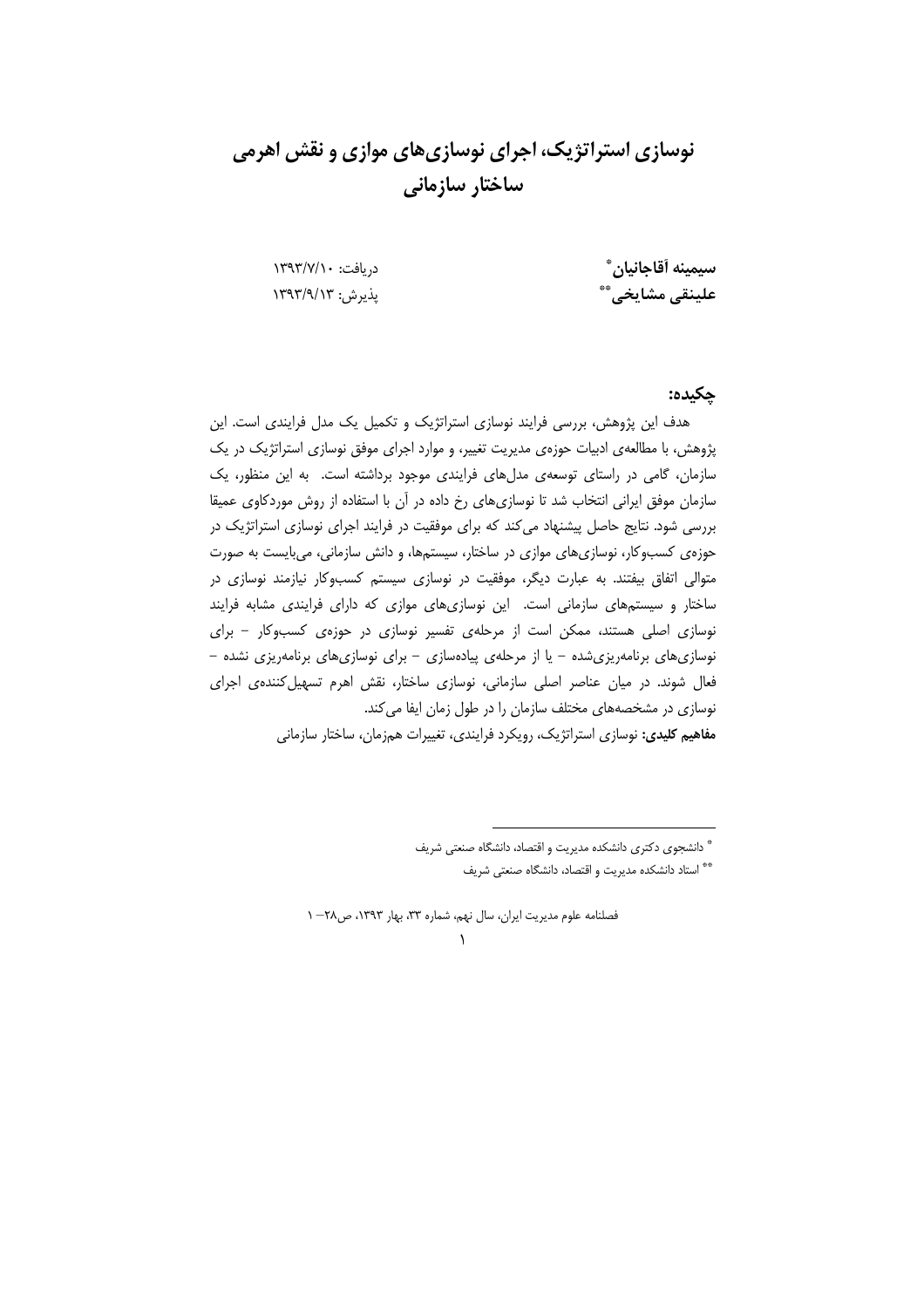#### مقدمه

در ادبیات حوزهی مدیریت، طی چند دههی اخیر، تئوریهای متعددی برای شرح و تبیین موفقیت سازمانها توسعه یافتهاست. یکی از حوزههای کلان و محوری که به بررسی رشد و سودآوری بلندمدت سازمان می پردازد حوزهی استراتژی است. تمرکز پژوهشگران این حوزه بر نحوهی تغییر و توسعهی کسبوکار سازمان با توجه به وضعیت و تغییرات محیطی است؛ به نحوی که بقاء و موفقیت بلندمدت آن محقق شود. با این حال به برخی از نظریهها و مفاهیم مطرحشده در حوزهی استراتژی، کمتر پرداخته شدهاست. یکی از این مفاهیم، پدیدهی "نوسازی استراتژیک'" در سازمان است. منظور از نوسازی استراتژیک "فرایند، محتوا و نتیجهی حاصل از تازهسازی یا جایگزینی مشخصههای سازمان است که قابلیت تاثیر گذاری قابل توجه بر چشمانداز بلندمدت سازمان را دارند" (أگاروال و هلفت، ۲۰۰۹: ٢٨٢). اهداف، محصولات و خدمات، منابع و توانمندیِهای سازمان از جمله این مشخصههای قابل نوسازی هستند. با وجود این که نوسازی استراتژیک برای موفقیت پایدار سازمان ضروری (آگاروال و هلفت، ۲۰۰۹) و در محیط متغیر، لازمهی بقا و رشد سازمانهاست، پژوهشهای اندکی به مطالعهی نوسازی استراتژیک، نحوهی پیادهسازی آن و عوامل موثر بر تکرار موفقیتآمیز نوسازی پرداختهاند. در این میان نگاه فرایندی نیز علی غم اهمیت آن در بررسی دقیق تر مراحل پیادهسازی و نیز تسهیل تعیین انگیزانندهها و موانع اجرا، کمتر مورد توجه محققین قرار گرفته است. به عبارت دیگر تئوریهای توسعهیافته بیشتر تئوری واریانس هستند که نقش یک عامل مشخص را بر موفقیت یک نوسازی خاص بررسی کردهاند و به تئوری های فرایندی کمتر پرداخته شده است (لنگلی، ۱۹۹۹). مدل فرایندی اصلی در ادبیات نوسازی استراتژیک که به آن ارجاع داده میشود، چارچوب کراسان، لین و وایت (۱۹۹۹) است که برای تشریح نوسازی استراتژیک، چهار زیرفرایند را در سه سطح فرد، گروه و سازمان مطرح می کند. با این حال، این مدل نیز دارای محدودیتهای اساسی است که مهمترین آنها نگاه کلی به فرایند نوسازی و نپرداختن به عناصری است که حین پیادهسازی یک نوسازی استراتژیک در سطح سازمان در تعامل با یکدیگر درگیر نوسازی مے شوند.

لذا پژوهش حاضر تلاش می کند از طریق بررسی کاستی های موجود در این مدل و توجه به دیگر مدلها/چارچوبهای فرایندی ارائهشده تا به امروز و نیز با توجه به ادبیات حوزههای مرتبط، گامی در راستای بررسی فرایند نوسازی استراتژیک و توسعهی تئوری فرایندی بردارد.

 $\mathsf{r}$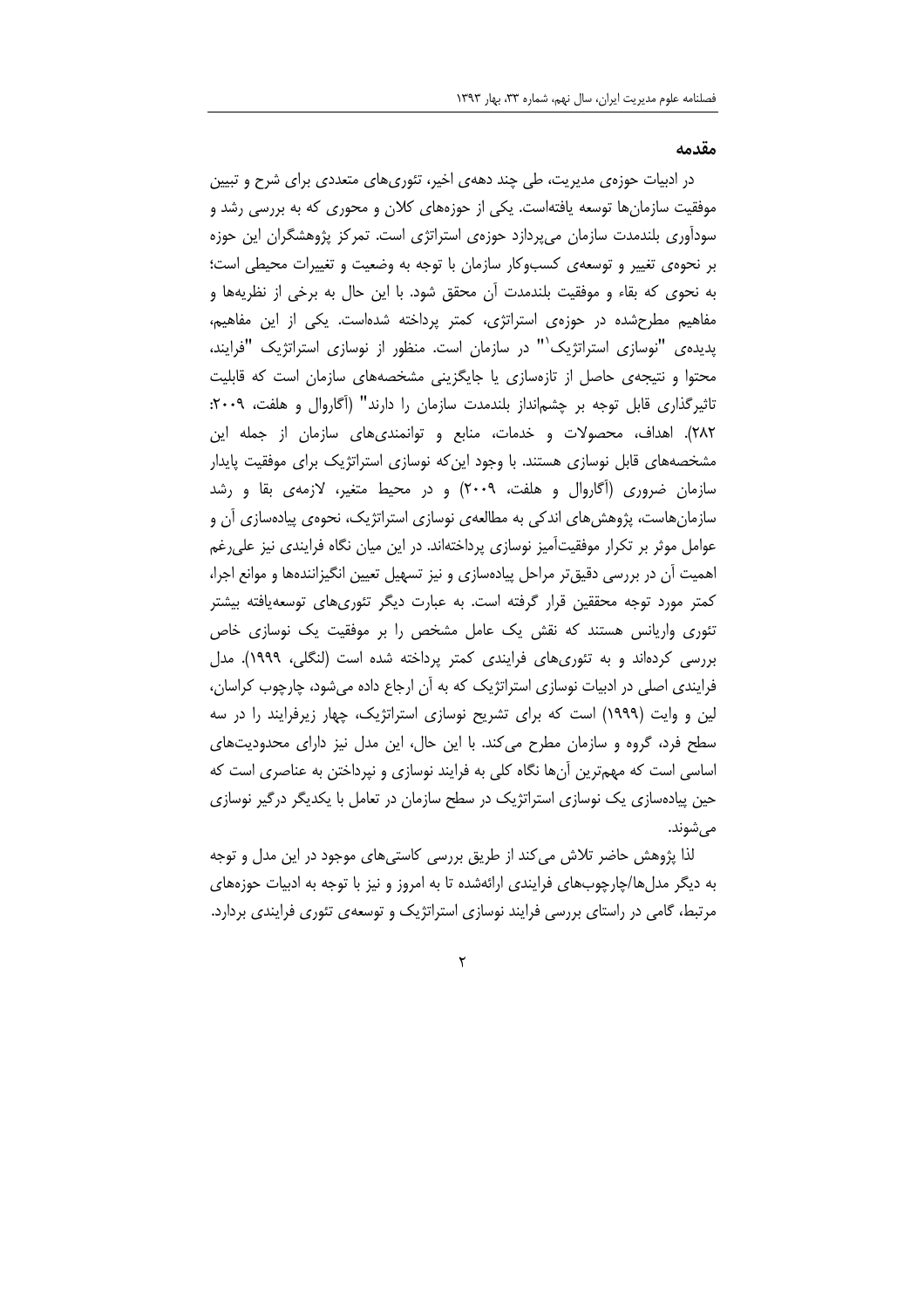مرور ادبیات

هرچند مطالعهی ایدهی تغییر استراتژیک، فرایند و اجرای آن به دههی هفتاد میلادی برمی گردد (لوسون، ۱۹۷۷؛ گراهام و ریچاردز، ۱۹۷۹)، مفهوم نوسازی استراتژیک به طور عمده از دههی نود میلادی (هاف، هاف و توماس، ۱۹۹۲؛ بار، استیمپرت و هاف، ۱۹۹۲) مورد بررسی قرار گرفتهاست؛ زمانی که پژوهشگران اهمیت تغییرات و تلاطم محیطی و نیاز ناگزیر به انعطاف در فرموله کردن و برنامهریزی استراتژیک در چنین محیطی را درک کردند. طی بیش از دو دههی اخیر رویکردهای بعضا متعارضی نسبت به پدیدهی نوسازی استراتژیک در ادبیات حوزهی استراتژی وجود داشتهاست که منجر به ارائهی تعاریف متفاوتی از سوی پژوهشگران این حوزه شدهاست. گوت و گینسبرگ (۱۹۹۰) نوسازی استراتژیک را به صورت تبدیل یک سازمان از طریق نوسازی ایدههای کلیدی که بر پایهی آنها ساخته شده است تعریف کردهاند. این ایدههای کلیدی میتوانند ترکیب پیچیدهای از دانش مرتبط با محصولات/خدمات، فرایندها، گرایش نسبت به مشتریان و مواجهه با رقبا را در بر بگیرند (گرندی و گریمالدی، ۲۰۰۵). نوسازی استراتژیک همچنین می تواند به صورت فرایند تکاملی مرتبط با ترویج، تطبیق و به کارگیری دانش جدید و رفتار نواورانه برای تغییر توانمندیهای کلیدی، سازمان و یا تغییر دامنهی محصول و بازار آن تعریف شود (فلوید و لین، ۲۰۰۰). در برخی از تعاریف پیشنهادی برای نوسازی استراتژیک، تغییرات ساختار سازمانی و سیستمها در نظر گرفته نشدهاند (مانند کوین و مایلز، ۱۹۹۹؛ دس و دیگران، ۲۰۰۳؛ فلوید و لین، ۲۰۰۰). در مقابل، پژوهشگران دیگر بر این باورند که سیستمهای اداری منابع اصلی اینرسی هستند و یک نوسازی موثر تنها در صورتی اتفاق می|فتد که این سیستمها نیز تغییر کنند (برگلمن، ١٩٨٣؛ فورت، هافمن، لامونت و بروكمن، ٢٠٠٠؛ أَكَاروال و هلفت، ٢٠٠٩). در واقع، تحقق انواع مختلف تغییرات سازمانی به زمینه و نوع نوسازی وابسته است (فورت و دیگران، ۲۰۰۰؛ ولبردا، بادن–فولر و ون دنبوش، ۲۰۰۱). در این مطالعه، تعریف اَگاروال و هلفت (۲۰۰۹، ص: ۲۸۲) از نوسازی — تازەسازی یا جایگزینی مشخصههای یک سازمان که پتانسیل تاثیرگذاری قابل توجه بر چشمانداز بلندمدت آن را دارند — پذیرفته شده است.

بر اساس تعریف آگاروال و هلفت (۲۰۰۹) انواع متفاوتی از نوسازی استراتژیک وجود دارد که قابل دستهبندی برمبنای دامنه هستند. این بدان معنی است که زمانی که موضوع نوسازی، استراتژی سازمان (سایمونز، ۱۹۹۴؛ ولبردا و دیگران، ۲۰۰۱) یا دامنهی محصول/خدمت (اگرز و کاپلان، ۲۰۰۹؛ جونز و مکفرسون، ۲۰۰۶؛ لیونزو و روزینولی،

٣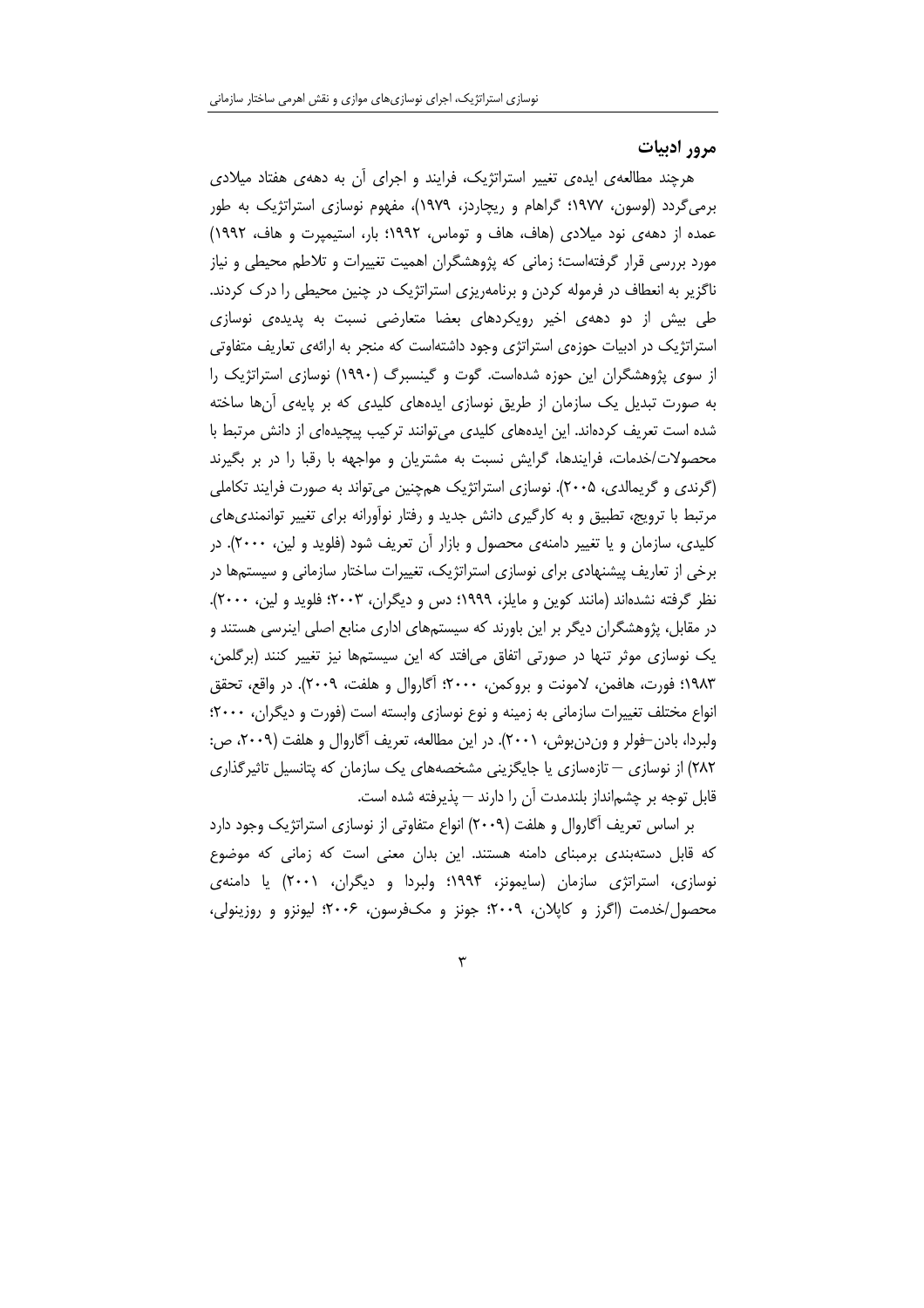۲۰۱۳) است، بر بخش های دیگر مانند ساختار (ولبردا و دیگران، ۲۰۰۱)، فرایندها (سایمونز، ۱۹۹۴؛ اگرز و کایلان، ۲۰۰۹)، سیستمها (جونز و مکفرسون، ۲۰۰۶)، منابع انسانی (اسمیتز و گروئنولد، ۲۰۰۱؛ نوناکا، ۱/۱۹۸۸؛ هایلی، ۲۰۰۱؛ جاو و لیو، ۲۰۰۳) و البته دانش (جونز و مکفرسون، ۲۰۰۶؛ لیونزو و روزینولی، ۲۰۱۳؛ نوناکا، ۲/۱۹۸۸؛ فلوید و لین، ۲۰۰۰؛ هابر، ۱۹۹۱) و نقشههای شناختی (بار و دیگران، ۱۹۹۲؛ هرست، راش و وایت، ۱۹۸۹) تاثیرگذار خواهد بود. به همین دلیل گاهی نوسازی، تنها براساس تغییرات با دامنهی وسیعتر که این تغییرات موازی را به خودی خود در بر می گیرند تعریف می شود مانند وربکه، کریسمن و یوان (۲۰۰۷) که ادعا می کنند نوسازی استراتژیک تغییرات قابل توجه در کسبوکار یک سازمان یا استراتژی سطح بنگاه یا ساختار است.

مروری بر ادبیات حوزهی نوسازی استراتژیک نشان میدهد که بخش اعظم پژوهش های انجام شده از جنس تئوری واریانس هستند – به این معنا که اثر یک عامل مشخص را بر موفقیت یک نوسازی خاص اجرا شده در سازمان بررسی می کنند (اَگیر و تیس، ۲۰۰۹؛ اگرز و کاپلان، ۲۰۰۹؛ کپرون و میشل، ۲۰۰۹؛ ماییجانن–کاپلاهیکو، ۲۰۱۲؛ گولاتی و پورانام، ۲۰۰۹؛ هارلد، اوریلی و تاشمن، ۲۰۰۷) – و به بحث فرایند پیادهسازی نوسازی کمتر پرداخته شده است. هرچند بخشی از ادبیات مدیریت تغییر بر مدلها و چارچوبهای فرایندی متمرکز است (مانند لوین، ۱۹۵۱؛ کاتر، ۱۹۹۰؛ رابرتسون، رابرتز و پوراس، ۱۹۹۳)، ولی مدل های اندکی برای تبیین نوسازی استراتژیک در ادبیات وجود دارد که مراحل مختلف فرایند نوسازی را توصيف كنند.

چارچوب فرایندمحور اصلی در ادبیات نوسازی استراتژیک که اغلب به آن ارجاع داده میشود، چارچوب کراسان و دیگران (۱۹۹۹) است که توسط کراسان و بردرو (۲۰۰۳) در قالب یک موردکاوی، اعتبارسنجی شده است. کراسان و دیگران (۱۹۹۹) که از یادگیری سازمانی به عنوانی ابزاری برای دستیابی به نوسازی استراتژیک یاد می کنند، نوسازی را جستجو برای یادگیری راههای جدید در عین استفاده از دانش فعلی میدانند که چالش اصلی آن تنش میان جستجوی روشها و رامحلهای جدید<sup>۳</sup> و در عین حال حداکثر استفاده از روشها و رامحلهای موجود ٌ است (همچنین رجوع شود به مارچ، ۱۹۹۱). آنها در چارچوب خود برای تشریح نوسازی استراتژیک، چهار فرایند اجتماعی و روانشناختی را در سه سطح فرد، گروه و سازمان مطرح میکنند که عبارتند از: شهود ؓ، تفسیر ؒ، یکپارچهسازی ؒ، و

۴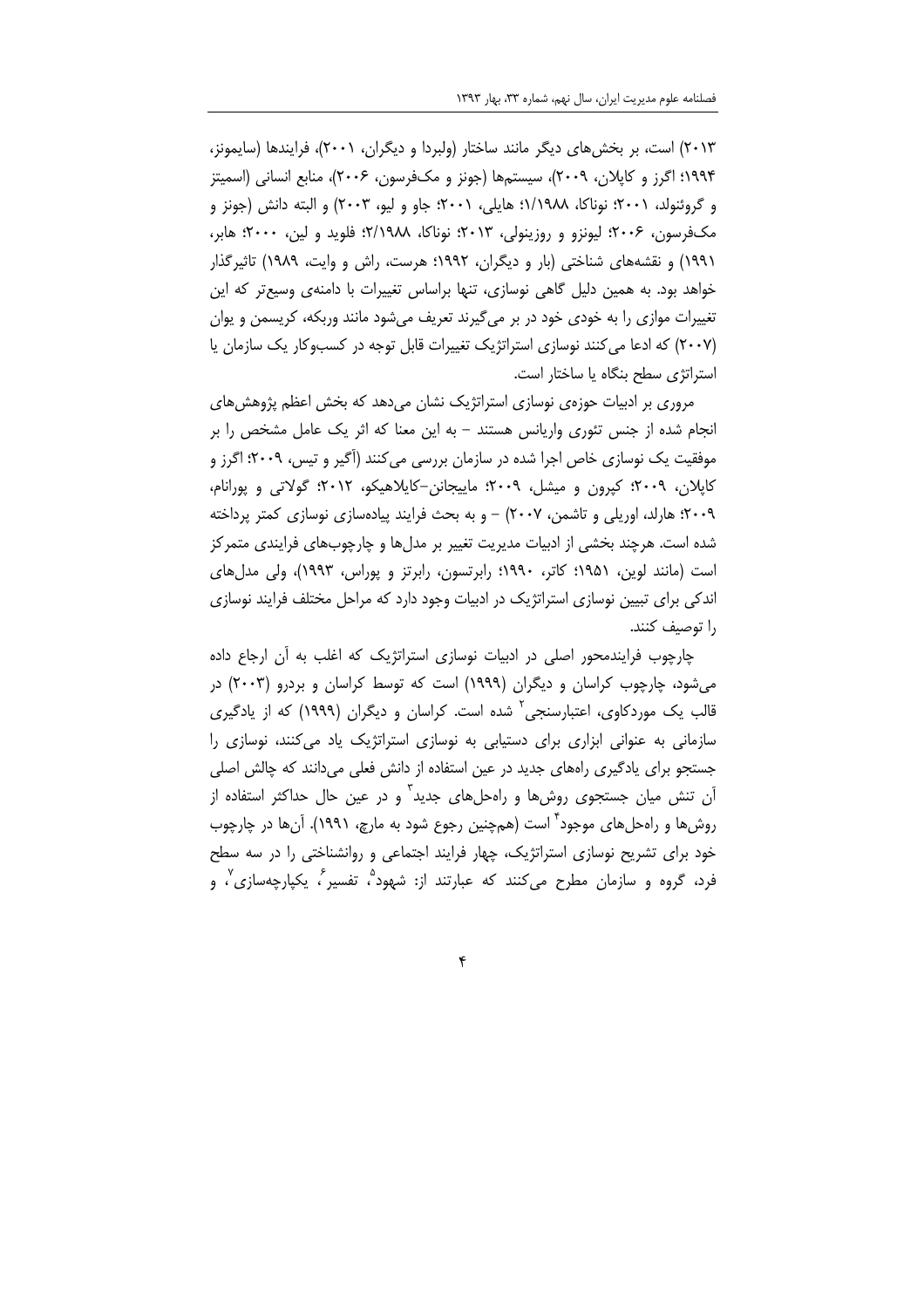

نهادینهسازی<sup>۸</sup> (41). شهود و تفسیر در سطح فرد، تفسیر و یکپارچهسازی در سطح گروه، و یکپارچهسازی و نهادینهسازی در سطح سازمان اتفاق می افتند (شکل ۱).

شکل ۱. یادگیری سازمانی و نوسازی استراتژیک (کراسان و بردرو، ۲۰۰۳)

در واقع تفسیر پل بین فرد و گروه و یکپارچهسازی پل بین گروه و سازمان است. شهود به معنی توجه و تشخیص یک الگوی یا احتمال رخداد یک پدیده با توجه به تجربهی فردی است. تفسیر به معنی توضیح شهود در قالب کلمات برای خود یا دیگران و یا بروز رفتار نسبت به یک ایده است. یکپارچهسازی به مفهوم ایجاد درک جمعی بین افراد به منظور رسیدن به کنش جمعی هماهنگ است که لازمهی آن گفتگو است. افراد در حین گفتگو با آزاد سازی مفروضات خود (تعلیق آنها) و با رها کردن رفتارهای تدافعی با نظرات متنوع دیگران روبهرو میشوند. بدین ترتیب فضا برای از بین رفتن مفروضاتی که از گذشته رفتار افراد را بنا نهاده است فراهم میشود (ایزاکس، ۱۹۹۳). نهادینهسازی نیز به مفهوم اطمینان از بروز رفتار روتین شده و فرایند درونی کردن یادگیری رخ داده در سطح فردی و گروهی در روال های سازمانی مانند سیستمها، ساختارها، رویهها، روتین ها و استراتژی است. چارچوب کراسان و دیگران (۱۹۹۹) توسط پژوهشگران دیگر مورد بازبینی و اصلاح و تکمیل قرار گرفته است (جونز و مک فرسون، ۲۰۰۶؛ عسکریiژاد و مشایخی، ۱۳۸۹؛ لارنس، ماوس و

 $\Delta$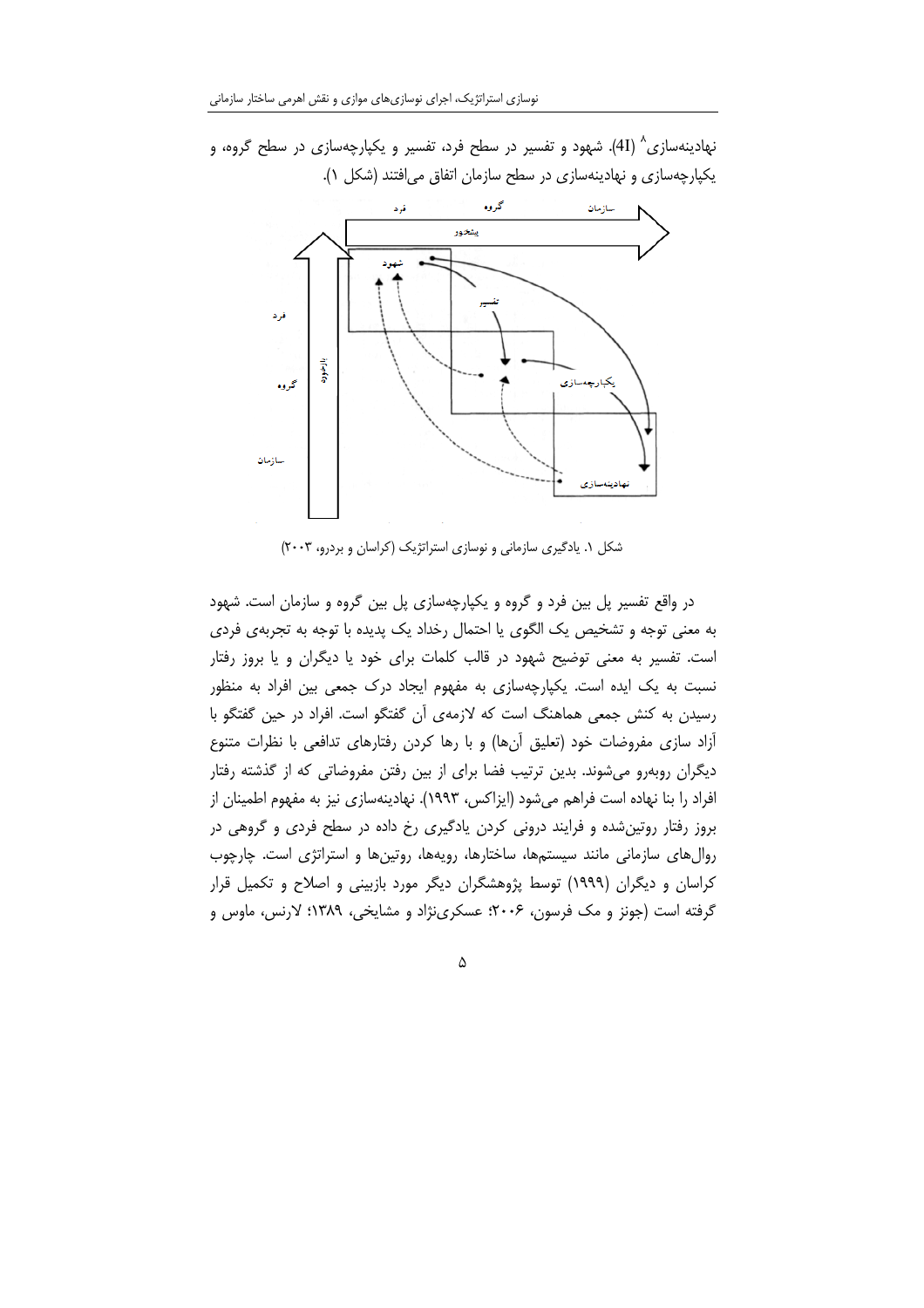دیک، ۲۰۰۵؛ زیتسما، وین، برانزی و ورتینسکی، ۲۰۰۲). این چارچوب علیرغم ارجاعات فروان دارای کاستی.هایی است که از آن جمله است محدود کردن ایدههای جدید به شهود در حالی که توجه به نیازهای مشتری و فرصتهای بازار نیز میتوانند منشاء ایدهی نوسازی باشند (کلیسن و دیک، ۲۰۰۱). یکی از کاستی های قابل توجه این مدل که تاکنون به آن پرداخته نشده نگاه کلی آن به پدیدهی نوسازی در سازمان و در نظر نگرفتن تعامل و دینامیک میان نوسازی مشخصههای مختلف سازمان در راستای تحقق یک نوسازی استراتژیک هدف است که در این مقاله به آن پرداخته خواهد شد.

در کنار چارچوب 4I دو مدل فرایندی دیگر نیز برای نوسازی استراتژیک در ادبیات قابل شناسایی است. مانکه و آدنه (۱۹۹۷) برای نوسازی استراتژیک سه فرایند تعریف کردهاند که مشابه فرایندهای چارچوب 4I است. این سه فرایند عبارتند از: تسهیل تخیل<sup>י</sup>، توسعهی زمینههای<sup>۱۰</sup> مشترک و هماهنگ کردن عمل استراتژیک. هرست و دیگران (۱۹۸۹) نیز فرایند نوسازی استراتژیک را در سه افق زمانی، چهار کارکرد و هفت مرحله توصیف می کنند. این هفت مرحله عبارتند از تصور، انگیزش، برنامهریزی، عمل، ارزیابی، رضایت و تحقق. کارکردهای شهود و ادراک به جمعآوری اطلاعات، و کارکردهای گردآوری و احساس و تفکر به ارزيابي اطلاعات مرتبطند.

به این ترتیب، نوسازی استراتژیک میتواند از طریق مراحل مدل 4I مورد مطالعه قرار گیرد. از آنجا که پدیدهی نوسازی استراتژیک از جنس تغییر سازمانی است، از ادبیات مدیریت تغییر نیز میتوان برای مطالعهی آن بهره گرفت. دویت و میر (۲۰۰۴) ادعا میکنند که هرچند اعمال بسیاری وجود دارد که مفهوم تغییر استراتژیک را برسانند — مواردی مانند سازماندهی مجدد، شیفت در تکنولوژی اصلی، طراحی مجدد فرایند کسبوکار و بازآرایی مجدد پورتفولیوی محصولات — ولی نکتهی مهم در موفقیت نوسازی استراتژیک توالی و هماهنگی تغییرات استراتژیک برای تطبیق سازمان با تحولات محیط اطرافش میباشد. مطالعهی ادبیات حوزہی مدیریت تغییر سازمانی نیز نشان میدهد که برای پیادهسازی موفق یک تغییر لازم است در حوزههای مختلف سازمانی تغییراتی اتفاق بیفتد. برای کسب دید کلی نسبت به این تغییرات بالقوه می توان از مدل های تغییر سازمانی استفاده کرد که تحت عنوان مدل های تشخیصی'`` نیز شناخته می شوند (پالمر، دانفورد و ایکین، ۲۰۰۹). در این مدلها عناصر سازمانی که میبایست در زمان اجرای تغییر جامع مد نظر قرار گیرند تبیین شدهاند. چهار مدل تشخیصی اصلی مرتبط با تغییر سازمانی عبارتند از: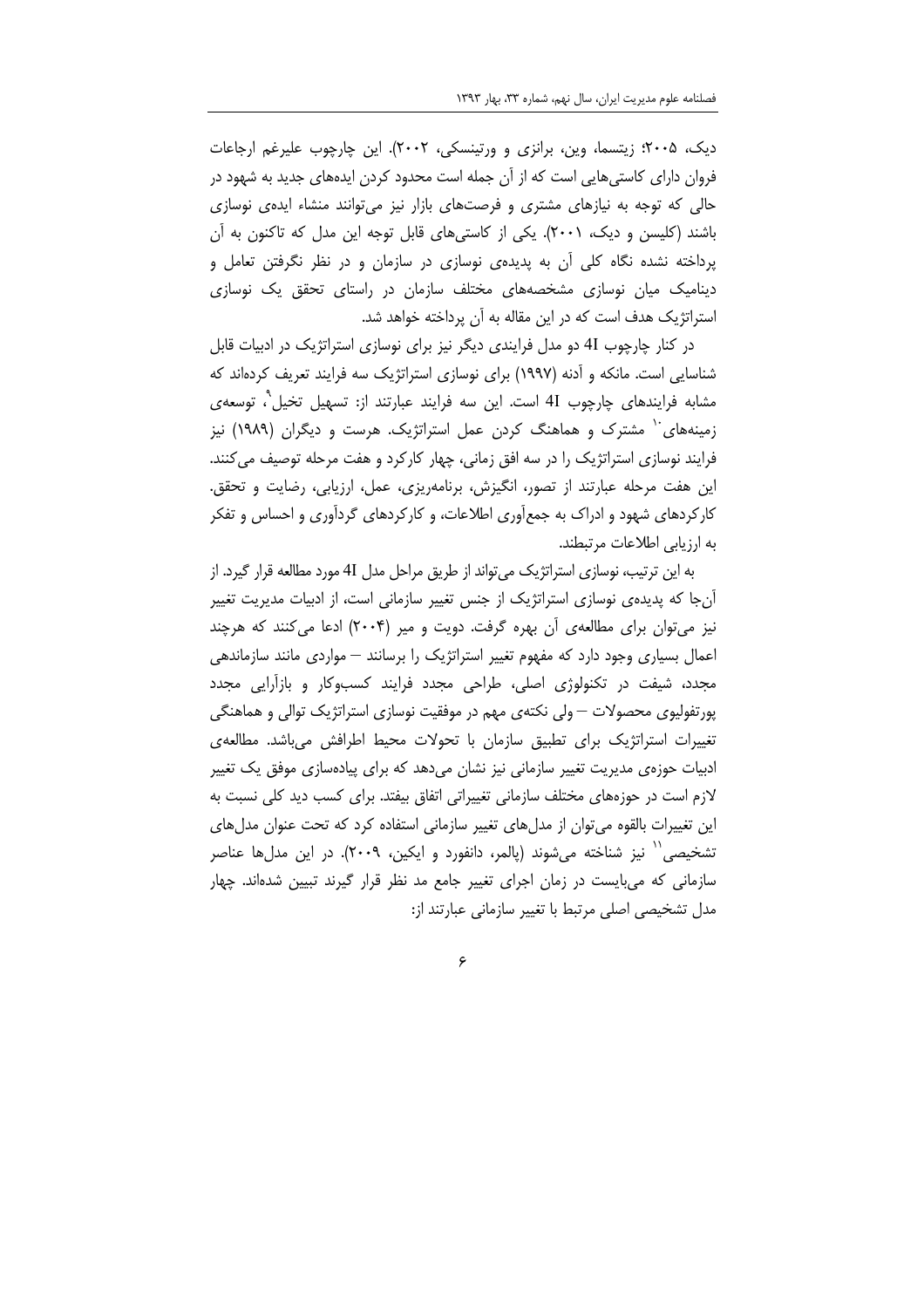- ۱. مدل سازمانی شش جعبه <sup>۱۲</sup> یا مدل ویزبورد ۱<sup>۳</sup> که بر شش متغیر متمرکز است: اهداف ۱<sup>۴</sup> (ما در چه کسبوکارهایی هستیم؟)، ساختارها (کار را چگونه تقسیم کردهایم؟)، پاداشها (آیا برای تمام آنچه لازم است انجام شود پاداش در نظر گرفته شده است؟)، مکانیزمهای کمک کننده (آیا تکنولوژیهای هماهنگ کنندهی کافی در اختیار داریم؟)، روابط (چگونه افراد را هماهنگ و تعارضات را مدیریت میکنیم؟ با تکنولوژی؟)، و رهبری (آیا کسی جبهههای مختلف را در تعادل نگه میدارد؟)
- ۲. چارچوب هفتاس<sup>۱۵</sup> که متمرکز است بر هفت عنصر کلیدی که بر اثربخشی سازمانی تاثیرگذارند: ساختار، سیستمها، سبک<sup>۶</sup>٬ نیروی انسانی<sup>۷٬</sup>، مهارتها، استراتژی و ارزش های مشترک/اهداف فرادست<sup>۸۸</sup>. اتصال متقابل این متغیرها برای موفقیت تغییر حیاتی است. سه عنصر استراتژی، ساختار و سیستمها عناصر سخت و چهار عنصر دیگر عناصر نرم هستند.
- ۳. مدل ستاره<sup>۱۹</sup> که بیانگر این مطلب است که سازمان زمانی موثر است که پنج عنصر استراتژی، ساختار، فرایندها، سیستمهای پاداش و افراد همراستا<sup>۲۰</sup> شوند.
- ۴. مدل سیستمهای سازمانی لویت که شامل پنج عنصر است: ساختار اجتماعی<sup>۲۱</sup> (به جنبههای الگویافته و منظم روابط میان مشارکتکنندگان در یک سازمان اشاره می کند و شامل ساختارهای هنجاری و رفتاری است که وابستگی متقابل دارند)، مشارکتکنندگان<sup>۲۲</sup> (منظور افرادی است که در سازمان همکاری<sup>۲۲</sup> دارند)، اهداف و نتایج مطلوب، تکنولوژی (مکانیزمهای تبدیل ورودی به خروجی که به سازمان کمک می کنند کار خود را انجام دهد)، و محیط (فیزیکی، اجتماعی، قانونی، اقتصادی). در بخش های دیگر ادبیات این مدل تحت عنوان دیاموند لویت<sup>۲۲</sup> با چهار عنصر تشریح شده است: افراد (کارکنان سازمان و مجموعهی مهارتها، کارایی، دانش و بهرهوری آنها)، وظیفه<sup>۲۵</sup> (شامل دو بخش: کارها چگونه انجام می شوند و برای دستیابی به چه چیزی تلاش می شود)، ساختار (نه تنها ساختار سلسلهمراتبی بلکه روابط و الگوهای ارتباطی و هماهنگی میان سطوح مختلف مدیریت، دپارتمانِها و کارکنان) و تکنولوژی (آنچه انجام وظایف را برای افراد تسهیل می کند). لویت بر این مسئله تاکید کرده است که هر تغییری در هر یک از این عناصر تاثیر مستقیمی بر دیگر عناصر دارد. دیاموند لویت یک رویکرد یکپارچه است که به شکل وسیعی در مدیریت تغییر سازمانی به کار گرفته می شود (نیومن و ژائو، ۲۰۰۸).

 $\mathsf{v}$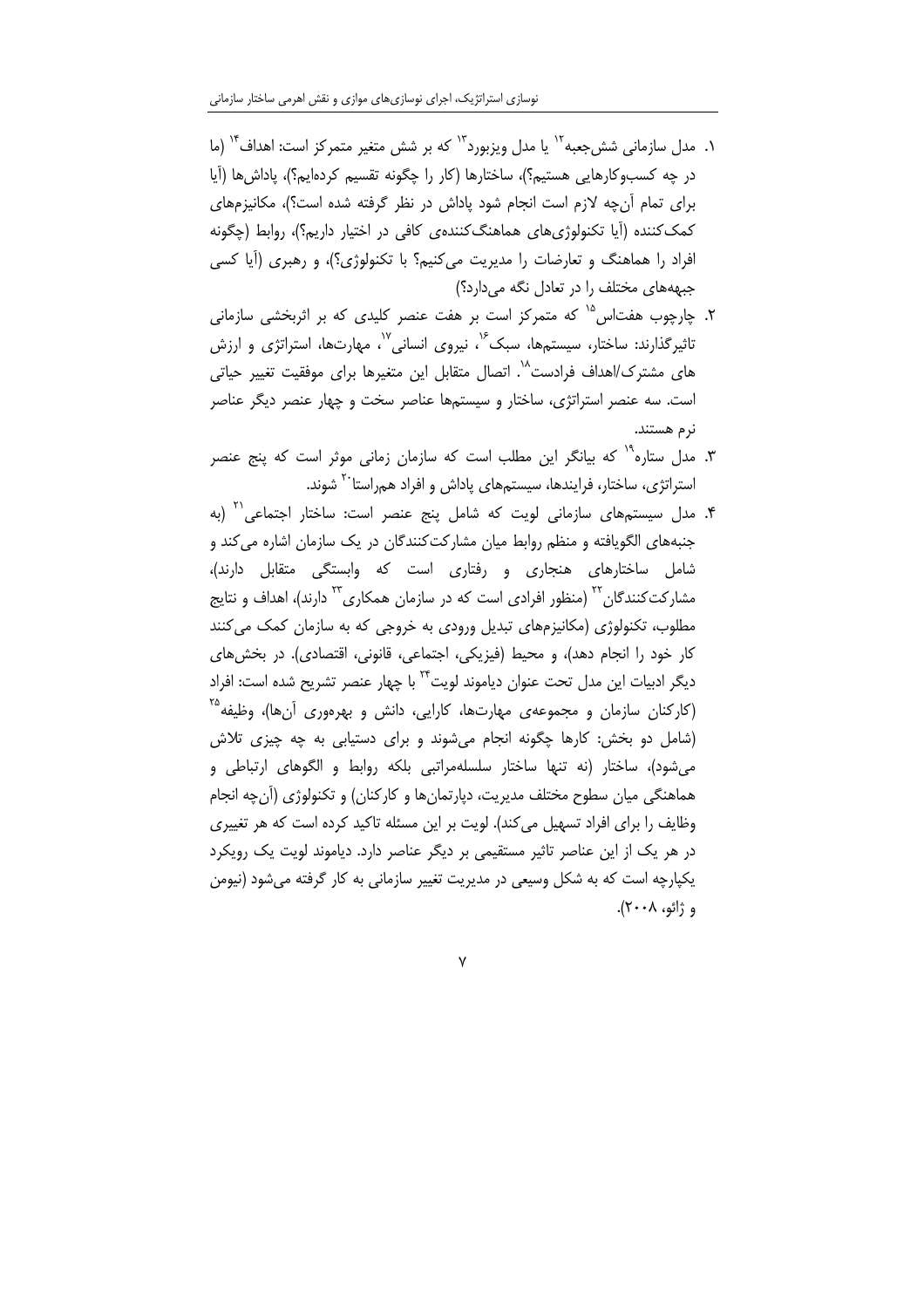با جمعبندی عناصر مدلهای تغییر، تغییرات موازی قابل بررسی به صورت بالقوه در هر نوسازی استراتژیک عبارتند از: ساختار، نیروی انسانی و مدیریت آن شامل سیستم پاداش، مکانیزمهای هماهنگی، سبک رهبری، سیستمها و فرایندهای کسبوکار، دانش و مهارت و توانمندی، روابط میان افراد و شبکههای داخل سازمانی، و تکنولوژی (با این فرض که ارزشها، اهداف بالادستی، و استراتژی در تغییر اصلی هدف گذاری شده، تغییر می کنند).

اگر چه مدلهای تشخیصی ابعاد مختلف تغییر استراتژیک موفقیتآمیز یک سازمان را ارائه میدهند، ولی این مدلها در مورد چگونگی فرایند تغییر و تحول در این ابعاد بحثی نمی کنند. از طرف دیگر همان طور که توضیح داده شد، مدل فرایندی 4I که پرارجاع ترین مدل فرایندی در نوسازی استراتژیک است ابعاد مختلف نوسازی را نادیده میگیرد. در بخش بعدی با توجه به این کاستی مدلهای فرایندی در تشریح نحوهی نوسازی در مشخصههای گوناگون سازمانی با هدف پیادهسازی موفق نوسازی در حوزهی کسبوکار، و نیز کاستی مدلهای تشخیصی در تبیین دینامیک و فرایند تغییر در ابعاد مختلف سازمان به صورت هماهنگ، چارچوب نظری پژوهش ارائه و تشریح شده است.

## چارچوب نظری

نوسازی استراتژیک در یکی از مولفههای استراتژیک سازمان مانند محصول، بازار، مشتریان، و یا تکنولوژی به عنوان "نوسازی استراتژیک هدف" طبق چارچوب 4I از ایده و شهود آغاز می شود و به سمت نهادینهسازی حرکت می کند. ولی همان گونه که در مدل های مدیریت تغییر در ادبیات مطرح شده است، برای موفقیت در تغییر و پیادهسازی نوسازی استراتژیک در حوزهی کسبوکار می بایست نوسازی های دیگری به صورت موازی و هماهنگ در مشخصههای دیگر سازمان اتفاق بیفتند. به عبارت دیگر، ورود موفقیتآمیز سازمان به حوزهی کاری جدید نیازمند ایجاد تغییراتی از جنس نوسازی در مشخصههای دیگر سازمان به منظور ایجاد همسویی و تناسب بین حوزههای مختلف در سازمان است. به این ترتیب، نوسازی استراتژیک موفق میتواند شامل نوسازی در چندین مشخصهی ذکرشده در مدلهای تشخیصی مدیریت تغییر باشد. نوسازی در هر یک از این مشخصهها باید هماهنگ با فرایند نوسازی در مشخصههای دیگر و با یک توالی و هماهنگی مناسب در لایههای مختلف فرایندی انجام شود. نوسازی در مشخصههای مختلف سازمان می تواند از ابتدا برنامهریزی شود و یا با شروع فرایند نوسازی یک مشخصه در یک لایه و در حین طی

 $\lambda$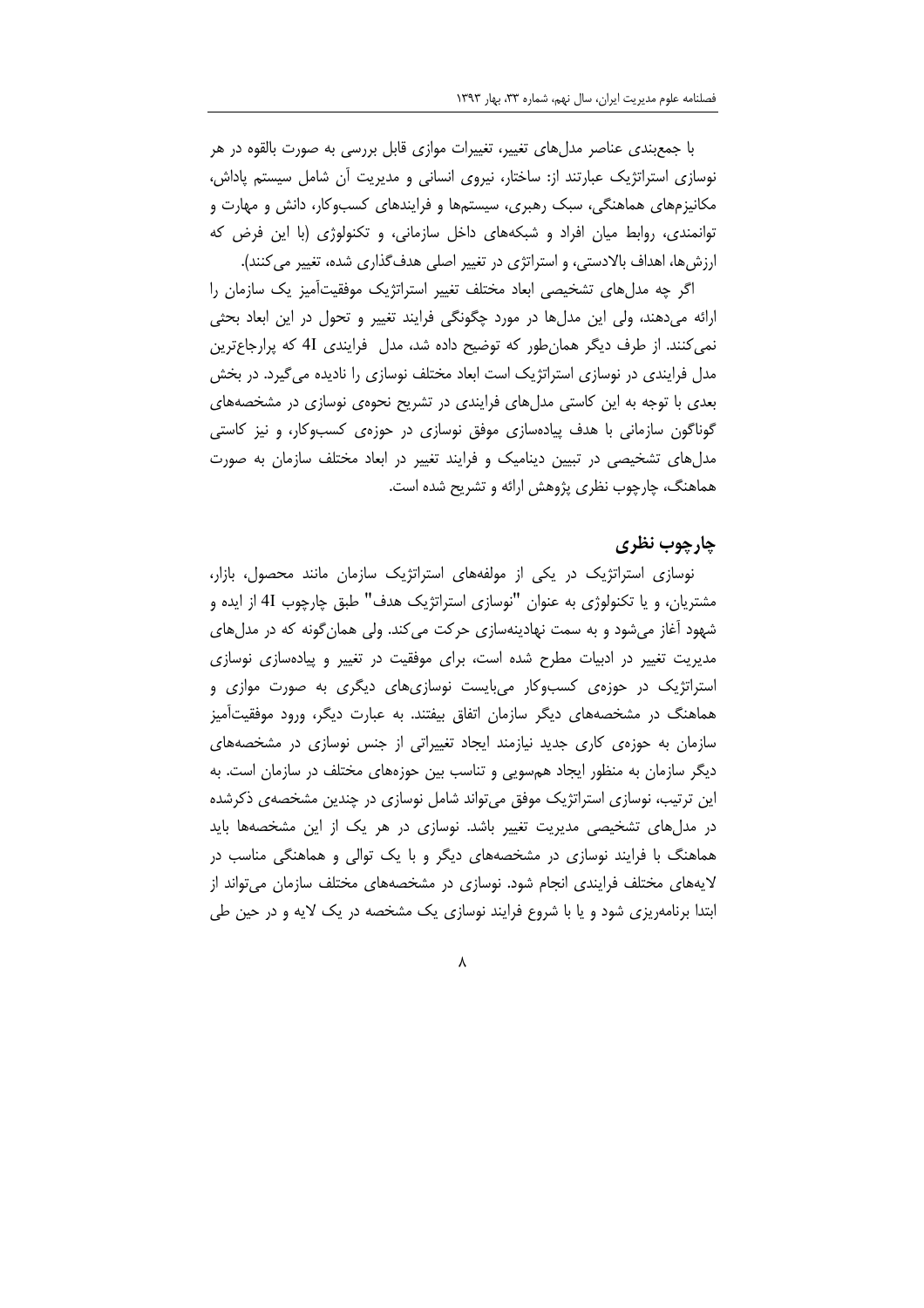کردن فرایند تغییر متولیان تغییر متوجه شوند مشخصهی دیگری از سازمان نیز نیازمند نوسازی است و ایجاد نوسازی در آن را نیز به صورت هماهنگ آغاز کنند. هر لایهی نوسازی فرایندی مشابه لایهی اصلی نوسازی – از شکل گیری ایدهی نوسازی تا نهادینهسازی– را طی خواهد کرد؛ در مرحلهای از این فرایند در صورت نیاز لایهی بعدی نوسازی فعال شده و همین فرایند را مجددا طی می کند. به این ترتیب، پیادهسازی موفق و هماهنگ نوسازی در لایههای مختلف، اجرای کامل و موفق نوسازی در حوزهی کسبوکار را میسر می کند.

به این ترتیب، اجرای موفق نوسازی استراتژیک در حوزهی کسبوکار یک سازمان مستلزم اجرای فرایند نوسازیهای موازی به طور هماهنگ در مشخصههای مختلف سازمان با یک توالی خاص است. شکل ۲ چارچوب نظری پیشنهادی را نشان میدهد. در ادامه مقاله روش پژوهش برای بررسی کارکرد این چارجوب نظری در یک سازمان موفق تشریح مي شود.



شکل ۲. چارچوب نظری پژوهش

# **روش پژوهش**

با توجه به این که در ادبیات در رابطه با چارچوب نظری پیشنهادی، پژوهش متمرکزی وجود ندارد و نیز با توجه به بستر خاص ایران، برای بررسی صحت و کارکرد این چارچوب به یک پژوهش کیفی اکتشافی نیاز است که به طور عمیق به بررسی موضوع پژوهش در راستای توسعهی یک تئوری اولیه بپردازد. در واقع هدف اصلی در این تحقیق، تکمیل تئوری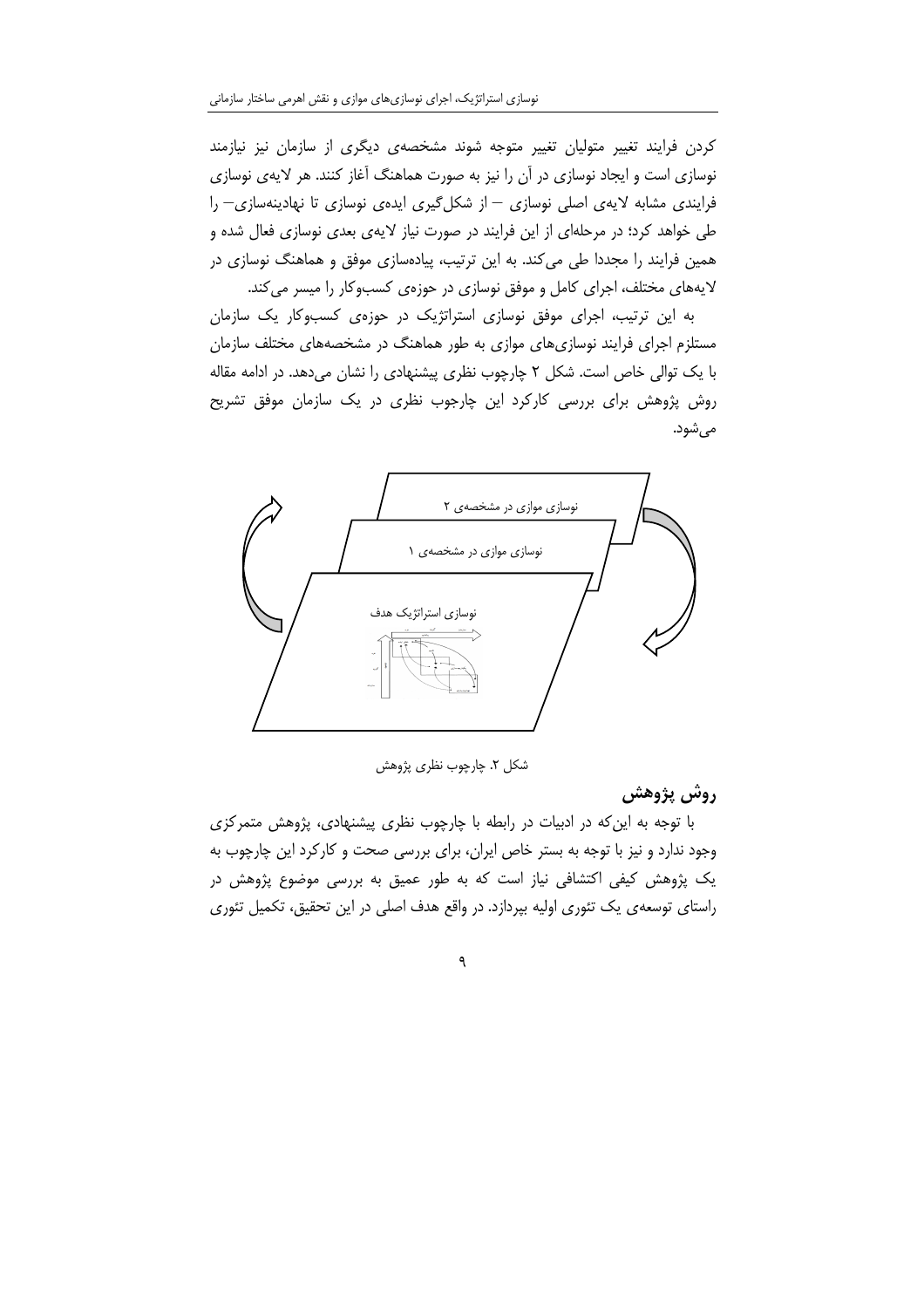فرایندی موجود و طی کردن فرایند خلق تئوریهای جدید مبتنی بر دادههای عمیق است که در نتیجهی روشهای تحقیق کیفی به دست میأید (أیزنهارت، ۱۹۸۹؛ أیزنهارت و گرائبنر، ٢٠٠٧). يين (٢٠٠٣) سه عامل موثر بر انتخاب روش پژوهش را بيان كرده است: ١) نوع سوال پژوهش، ۲) میزان کنترلی که پژوهشگر بر وقایع دارد، و ۳) این که آیا پژوهش بر رخدادهای تاریخی تأکید دارد یا بر رخدادهای معاصر. یک رویکرد مناسب پژوهش برای پاسخ به سوالات چگونگی و چرایی در شرایطی که زمینه<sup>۲۶</sup> بر پاسخ سوال تحقیق تاثیر به سزایی دارد یا در شرایطی که بررسی یک زمینهی خاص مد نظر محقق است و محقق کنترل چندانی بر پدیدهی مورد مطالعه ندارد، موردکاوی است (پین، ۲۰۰۳). در پژوهش حاضر لازم بوده است که پدیدهی مورد نظر به صورت عمیق و دقیق مورد مطالعه قرار گیرد و لذا از میان روشهای کیفی موجود از روش مطالعهی تکموردی جاسازی شده<sup>۱٬</sup> استفاده شده است؛ به این معنا که یک سازمان موفق انتخاب شده و در آن چند نمونهی موفق نوسازی استراتژیک انتخاب شده و مورد مطالعه قرار گرفتهاند. در موردکاوی امکان استفاده از منابع دادهی متعدد<sup>۲۸</sup> وجود دارد که به توسعهی یک تئوری غنیتر کمک خواهد کرد و امکان یک بررسی کلنگر وجود خواهد داشت. در پژوهش حاضر با توجه به توضیحات فوق و با هدف تکمیل تئوری موجود، روش مطالعهی تکموردی جاسازی شده در قالب موردکاوی توسعه یافته<sup>۲۹</sup> به کار گرفته شده است که از دادههای تجربی جمعآوری شده در موردکاوی برای مفهومسازی مجدد و گسترش یک تئوری استفاده می کند (بوراوی، ۲۰۰۹). بوراوی (۲۰۰۹) این روش را نخستین بار با تمرکز بر مشاهدهی مشارکتی توسعه داده ولی بعدها محققین آن را در پژوهش های کیفی دیگر نیز به کار گرفتهاند (مانند دنیلز، ۲۰۰۲). این رویکرد شامل رفت و برگشتهای متعدد بین داده و تئوری است که محقق را به سمت دادههای بیشتر و گسترش مفاهیم و تئوریها هدایت میکند. در واقع این روش شامل دو مبادلهی مداوم<sup>۳۰</sup> میان مرور ادبیات و تحلیل داده، و میان تحلیل داده و گردآوری داده (شکل ۳) است (دنیلز، ۲۰۱۱).



شکل ۳. ارتباط میان ادبیات، گردآوری داده و تحلیل داده در موردکاوی توسعه یافته (دنیلز، ۲۰۱۱)

 $\lambda$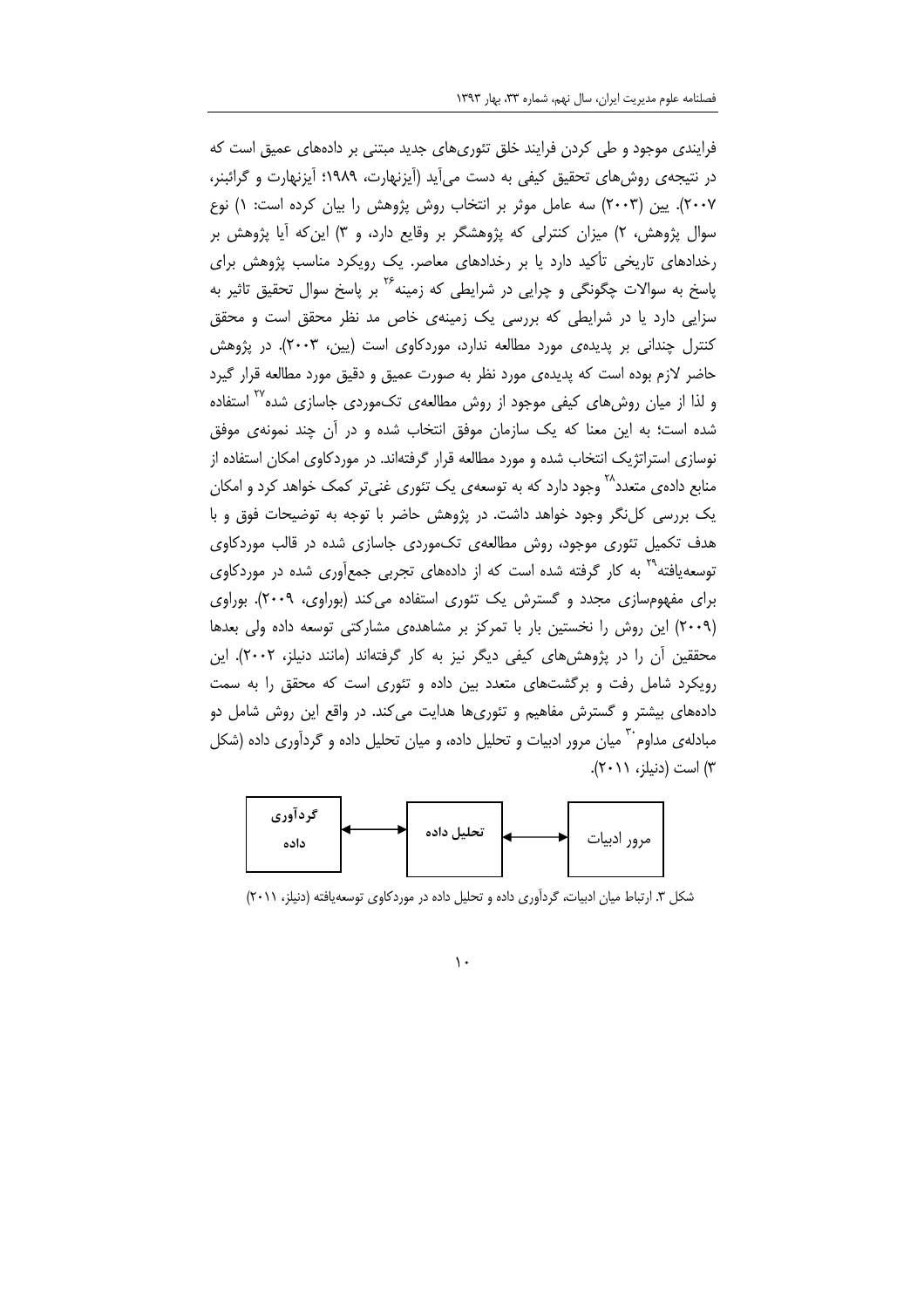در این پژوهش، شرکت آلفا به عنوان نمونهی یک سازمان موفق (به معنای رشد و سودآوری به مدت دست کم ده سال) که در آن چندین مورد نوسازی استراتژیک اتفاق افتاده انتخاب شده و مورد مطالعه ی عمیق قرار گرفته است. شرکت آلفا فعالیت خود را به عنوان پیمانکار اصلی نیروگاههای آبی از سال ۱۳۷۱ آغاز کرده و پس از راهاندازی چند طرح بزرگ در سال های ۸۱ و ۸۲ فعالیتهای خود را از طریق نوسازی استراتژیک در حوزهی کسبوکار در سایر زمینههای مرتبط با آب و انرژی شامل طرحهای نیروگاههای حرارتی (گازی و سیکل ترکیبی)، نفت، گاز و پتروشیمی، صنایع ریلی و مدیریت انرژی در داخل و خارج از کشور توسعه داده است. این شرکت طی ۱۹ سال فعالیت خود توسعهی قابل توجهی در حوزههای مرتبط با توانمندی کلیدی خود — انجام پروژههای حوزهی انرژی به صورت کلیدتحویل – داشته و از لحاظ رشد نمونهی مناسبی برای بررسی بوده است. بررسی صورتهای مالی آن نیز نشان میدهد که مبالغ قراردادهای در دست اجرای این شرکت از ۱۲۰۹ میلیون دلار در سال ۱۳۷۹ به ۳۷۰۰ میلیون دلار در سال ۱۳۸۹ رسیده است. از آنجا که موارد نوسازی استراتژیک متعددی نیز در آن اتفاق افتاده که شرایط مطالعه در قالب تحلیل چندین نوسازی استراتژیک منتخب را فراهم می کند، گزینهی مناسبی برای مطالعه بوده است.

در پژوهش حاضر واحد تحلیل نوسازی استراتژیک است. دو نوسازی "ورود به حوزهی نفت و گاز و پتروشیمی" و "ورود به بازار تاجیکستان" به عنوان نمونههایی از نوسازی استراتژیک موفق در سازمان آلفا مورد بررسی قرار گرفتهاند. ورود به حوزهی نفت و گاز و پتروشیمی در سال ۸۴ و ورود به بازار تاجیکستان به عنوان اولین بازار خارجی در سال ۸۵ اتفاق افتاده است. در این پژوهش هدف بررسی گذشتهنگر این دو نوسازی است به این معنا که فرایند پیادهسازی آنها از زمان طرح ایده در سالهای ۸۴−۸۵ تا مرحلهی نهادینهسازی و پیادهسازی کامل مورد بررسی و مطالعه قرار گرفته است.

در موردکاوی برای افزایش روایی پژوهش و کمک به توسعهی تئوری از منابع دادهی متعدد استفاده میشود. در این پژوهش با توجه به ماهیت تحقیق عمدتا از دو شیوهی جمعآوری داده به طور همزمان استفاده شده است. مرحلهی نخست گردآوری داده، بررسی و مطالعه ی دادههای آرشیوی بوده است. برای گردآوری داده در مورد نوسازیهای رخ داده در فاصلهی سال های ۱۳۷۱ تا ۱۳۹۰ صورتهای مالی سالانه، ۱۹۳ صورتجلسهی کمیتهی تعالی سازمانی متشکل از مدیر عامل و مدیران ارشد سازمان متعلق به سال های ۱۳۸۱ تا ۱۳۹۱، ماهنامهی سازمان از پاییز ۱۳۸۹ تا پاییز ۱۳۹۱، گزارشهای مرتبط با برنامهریزی

 $\overline{1}$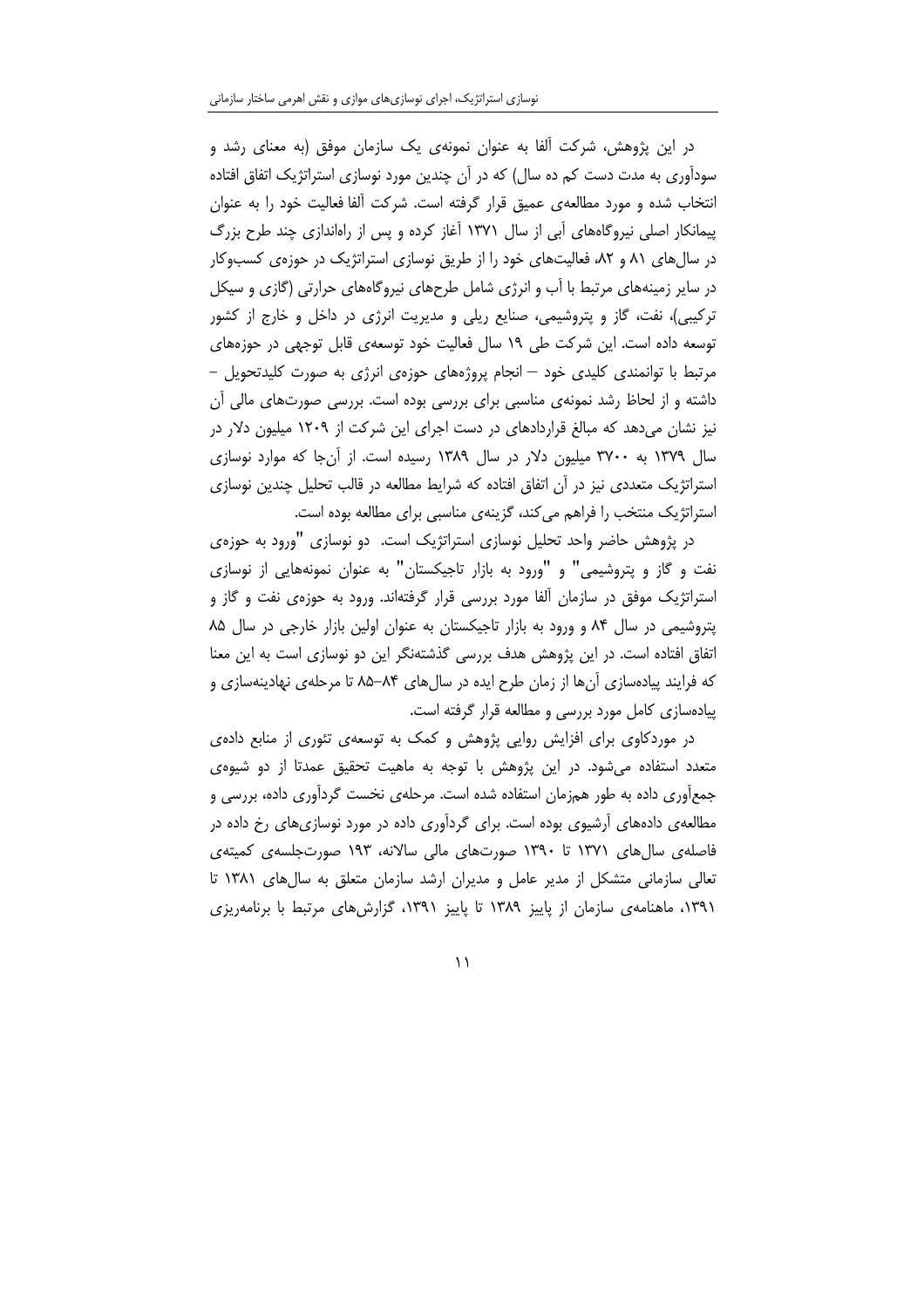استراتژیک، تاریخچهی مکتوب آلفا و بعضا اسنادی مانند ارائههای درون سازمانی مورد بررسی قرار گرفتهاند. مرحلهی دوم انجام مصاحبههای نیمهساختاریافته (نیمهاستاندارد) با افراد در سطوح مختلف سازمان بوده است. مصاحبه با افرادی از سازمانهای ألفا و بتا به عنوان شرکت زیرمجموعهی آلفا انجام شده است که طی پیادهسازی دست کم یکی از نوسازی های هدف در سازمان حضور داشتهاند و از لحاظ جایگاه سازمانی نیز در موقعیتی بودهاند که در جریان تصمیمگیریها بوده و دیدی جامع نسبت به فرایند تغییر داشته باشند. انتخاب این افراد با مشورت مدیرعامل سابق و معاون برنامهریزی و توسعهی سیستمها صورت گرفته است. مصاحبهها به صورت رودررو و در مواردی نیز در قالب ویدئوکنفرانس انجام شده است. مصاحبهها در دو دور انجام گرفتهاند. دور اول شامل هفت مصاحبه – دو مصاحبه با مدیرعامل سابق و پنج مصاحبه با معاونین و مدیران سازمان – بوده است. دور دوم شامل هفت مصاحبه با دو معاون، چهار مدیر و یک رئیس بخش بوده است. در مواردی نیز برای تکمیل دادههای جمعآوری شده پرسشنامههایی حاوی سوالات تکمیلی در اختیار مصاحبهشوندگان قرار گرفته است.

برای مطالعهی دقیقتر الگوهای قابل مشاهده در موردها و ارائهی توضیح، از روش تحلیل تم و کدگذاری استفاده شده است. به این ترتیب که کلیه دادههای گردآوری شده از منابع مختلف به صورت مکتوب در آمدهاند تا امکان کدگذاری فراهم شود. فرایند تحلیل و جمع آوری داده به صورت همزمان انجام شده است. تحلیل شامل دو بخش بوده است: درون هر مورد<sup>٬۲</sup> (نوسازی استراتژیک) که هر مورد جداگانه تحلیل شده است، و بین موردها<sup>۲۲</sup> که دو نوسازی استراتژیک با یکدیگر مقایسه شدهاند.

### يافتهها

همان طور که پیش از این با تکیه بر ادبیات شرح داده شد، فرایند نوسازی در مشخصههای سازمان قابل نگاشت به مراحل خلق ایده تا گسترش و نهادینهسازی است. جدول ۱ نمونهای از نگاشت دادههای گردآوری شده در رابطه با ورود به حوزهی نفت، گاز و پتروشیمی را به مراحل مختلف فرایند نوسازی نشان میدهد.

دادههای گردآوری شده حول نوسازی در حوزهی کسبوکار آلفا نشان میدهد که در حین پیادهسازی این نوسازیها، تغییراتی به صورت همزمان در دیگر مشخصههای اصل*ی* سازمان رخ داده است. برخی از این نوسازیهای موازی با نوسازی استراتژیک هدف

## $\mathcal{N}$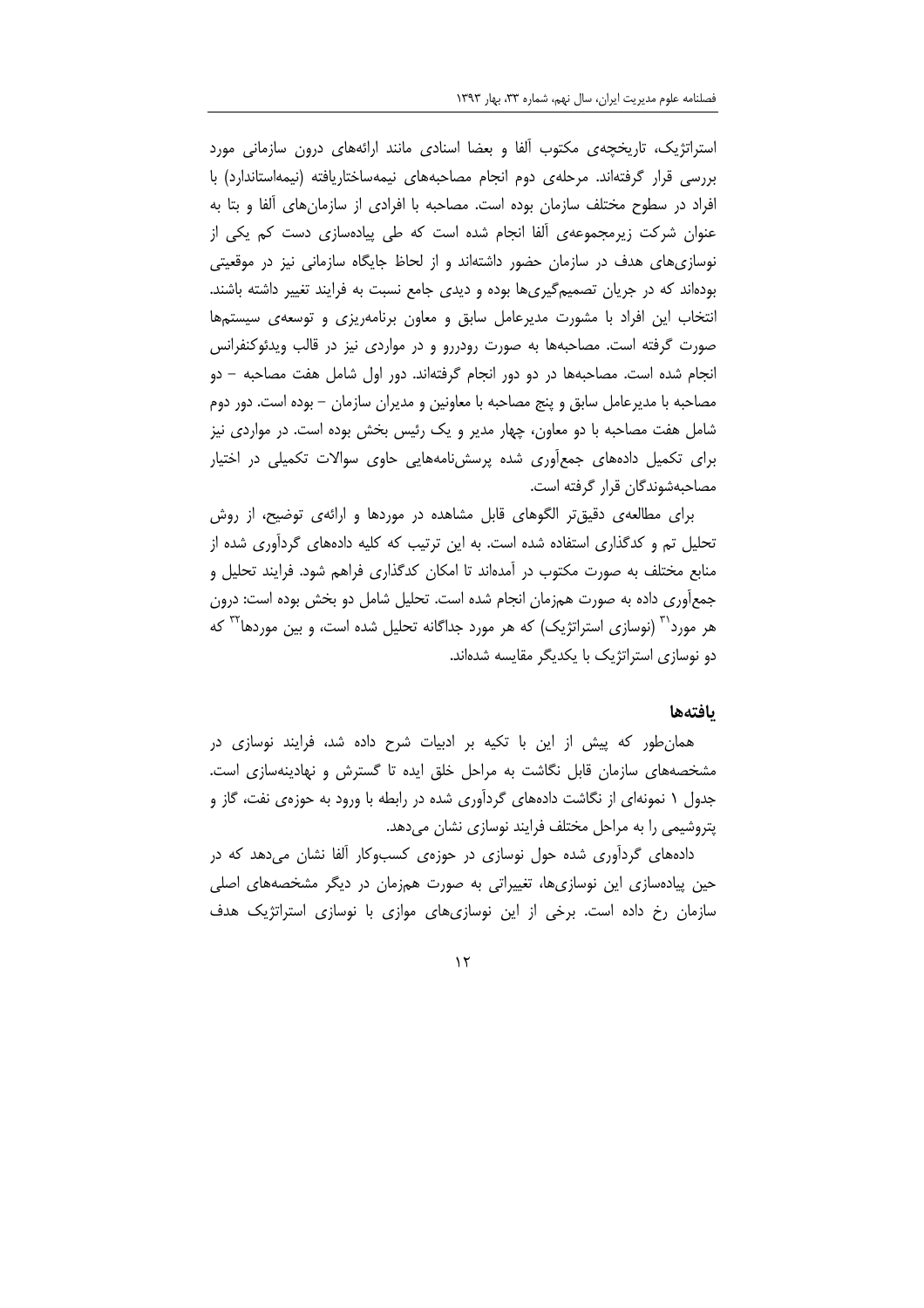برنامهریزی شده و برخی برنامهریزی نشده بودهاند. زمانی که مدیران یک سازمان در مورد ورود به حوزهی کاری جدید بحث میکنند، ممکن است متوجه کمبودهایی در عناصر و مشخصههای مختلف سازمانی شوند که میبایست جبران شوند. به این ترتیب نوسازی آن مشخصهها نیز آغاز خواهد شد. چنان چه یکی از مدیران آلفا می گوید:

"ورود به هر حوزهى كارى جديد نيازمندهاى جديدى را مىطلبد. شما ممكن است پيش از شروع کار متوجه برخی از آنها بشوید و برای آنها برنامهریزی کنید".

| گسترش و              | أزمون و اجراي           | تفسیر، تسهیم و ارزیابی        | شهود و خلق ایده           |
|----------------------|-------------------------|-------------------------------|---------------------------|
| نهادینهسازی ایده     | نوسازی                  | ايده                          |                           |
| تعريف تدريجي تناسبات | تعریف ساختارهای سازمانی | تجزیه و تحلیل فرایند کار در   | پیشنهاد ایدههای جدید      |
| سازمانى              | و ستادى مرتبط           | حوزەى جديد                    | توسط معاونین و مدیران در  |
| حذف تدريجي حمايتهاى  | انتخاب پرسنل مناسب و    | تصمیمگیری در مورد نحوهی ورود  | جلسات كميتهى تعالى        |
| سازمان اصلی در حوزهی | شکل دھی سازمان جدید     | به حوزهى جديد نفت، گاز و      | سازمانی و ارزیابی ایدههای |
| خدمات                |                         | پتروشیمی: ورود مستقل، خرید یک | اصلى توسط معاونت          |
|                      |                         | شرکت نفتی یا مشارکت           | توسعهى طرحها              |
|                      |                         |                               | پیشنهاد ایدههای جدید      |
|                      |                         |                               | توسط کارکنان در سطوح      |
|                      |                         |                               | مختلف و ارزیابی أنها از   |
|                      |                         |                               | طریق سیستم مشارکت         |
|                      |                         |                               |                           |

جدول ۱. نمونهای از نگاشت دادههای جمعآوری شده به مراحل مختلف فرایند نوسازی

با این حال، برخی از کاستیها و نیازها تنها پس از شروع اجرای تغییر و از طریق بازخوردها شناسایی میشوند. به عنوان مثال، طبق گفتهی یکی از مدیران:

"شما ممكن است مشخصههاى لازم براى مدير در شرايط جديد را به تدريج دريابيد". شرکت آلفا پس از اتخاذ تصمیم برای ورود به حوزهی نفت، گاز و پتروشیمی ابتدا معاونتی به منظور تصدی امور مرتبط ایجاد کرد و سپس شرکت نفت، گاز و پتروشیمی آلفا را تشکیل داد که در این پژوهش بتا نامیده شده است. یکی از مدیران بتا توضیح میدهد که: "یکی از عمدهترین، مهمترین و اجتنابناپذیرترینش همون دانش و مهارت و توانمندی

بود چون ما از آلفا خیلی نیروی کارشناسی نیاورده بودیم و با سرعت زیادی اتفاق افتاد و

 $\gamma$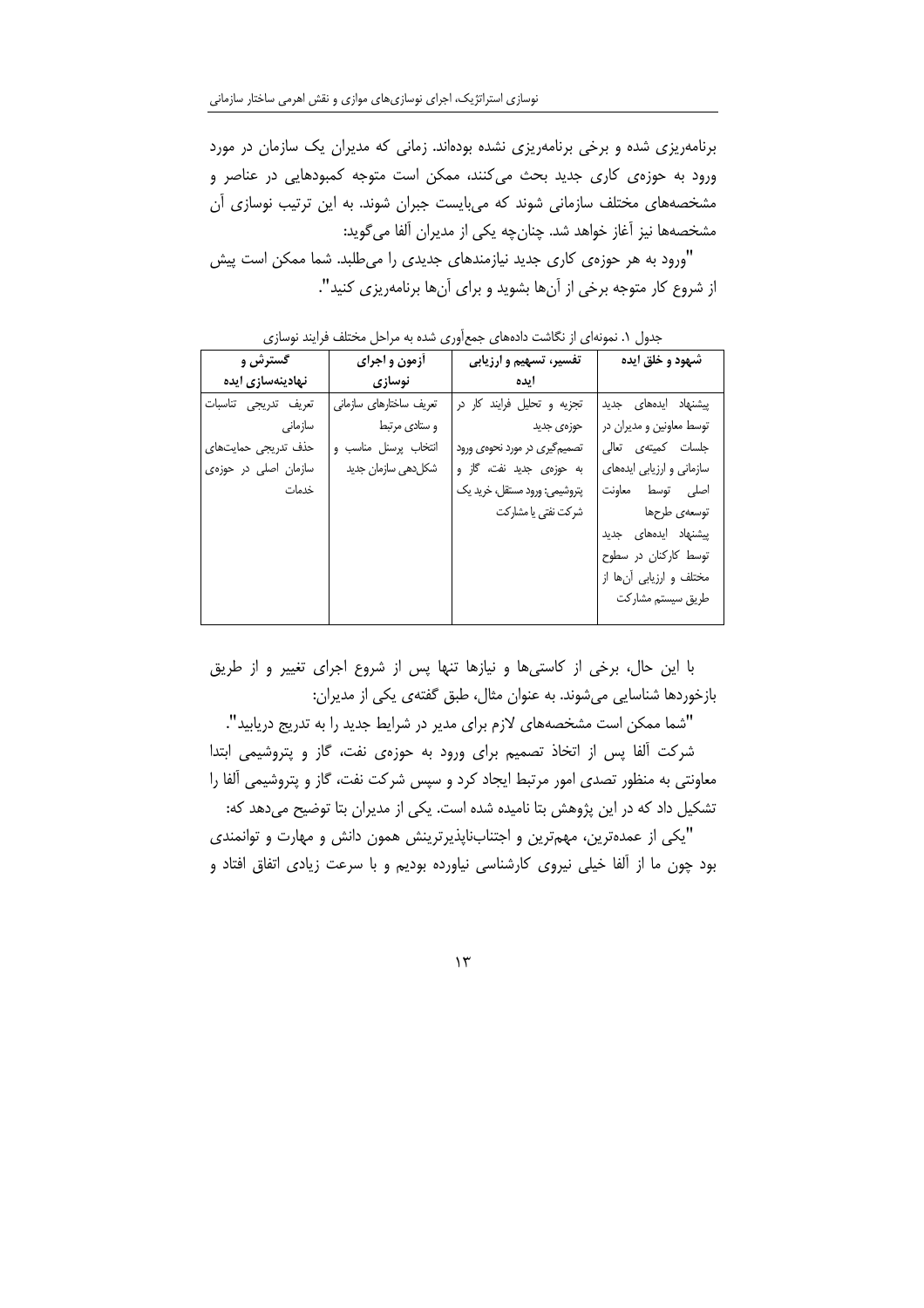اینجوری نبود که سازمان بیاد برنامهریزی کنه بره به سمتش پروژههایی که داشتیم و گرفتیم سازمانو برد به این سمت". شکل ۴ نمایی از نوسازیهای موازی را نشان میدهد. چنان چه پیش از این ذکر شد، این لایههای موازی به صورت بالقوه می توانند از جنس هر یک از مشخصههای اصلی سازمان باشند.



شکل ۴. نوسازیهای موازی: برنامهریزی شده و برنامهریزی نشده

گفتههای یکی از مدیران بتا در رابطه با ورود به حوزهی نفت و گاز و پتروشیمی یک نمونه است:

"این از توسعهی بازار شروع شد. آنها به ستاد یاد دادند که ساختارشان باید تغییر کند؛ و در نهایت گزارشهای توسعه بازار بود که هیئت مدیره را قانع کرد که یک سازمان جدید ایجاد کنند زیرا ساختار فعلی نمی توانست بیش از این اصلاح شود و اگر می خواستند موفق باشند می،بایست سازمان جدیدی ایجاد می کردند".

يکي ديگر از مديران بتا نيز اين گونه شرح مي دهد:

" تغييرات بيگبنگي نبوده كه مثلا صبح پاشيم بگيم ساختارمون تغيير كرده بخشيش عملا توی بتا ادامه پیدا کرد مثلا همین بحث فرایندها و سیستهها اونایی که جواب نمیداد و مهم بود تو معاونت نفت و گاز شروع به تغییر کرد بعد وقتی بتا تشکیل شد تغییرات عمده براش انجام شد".

 $\mathcal{N}$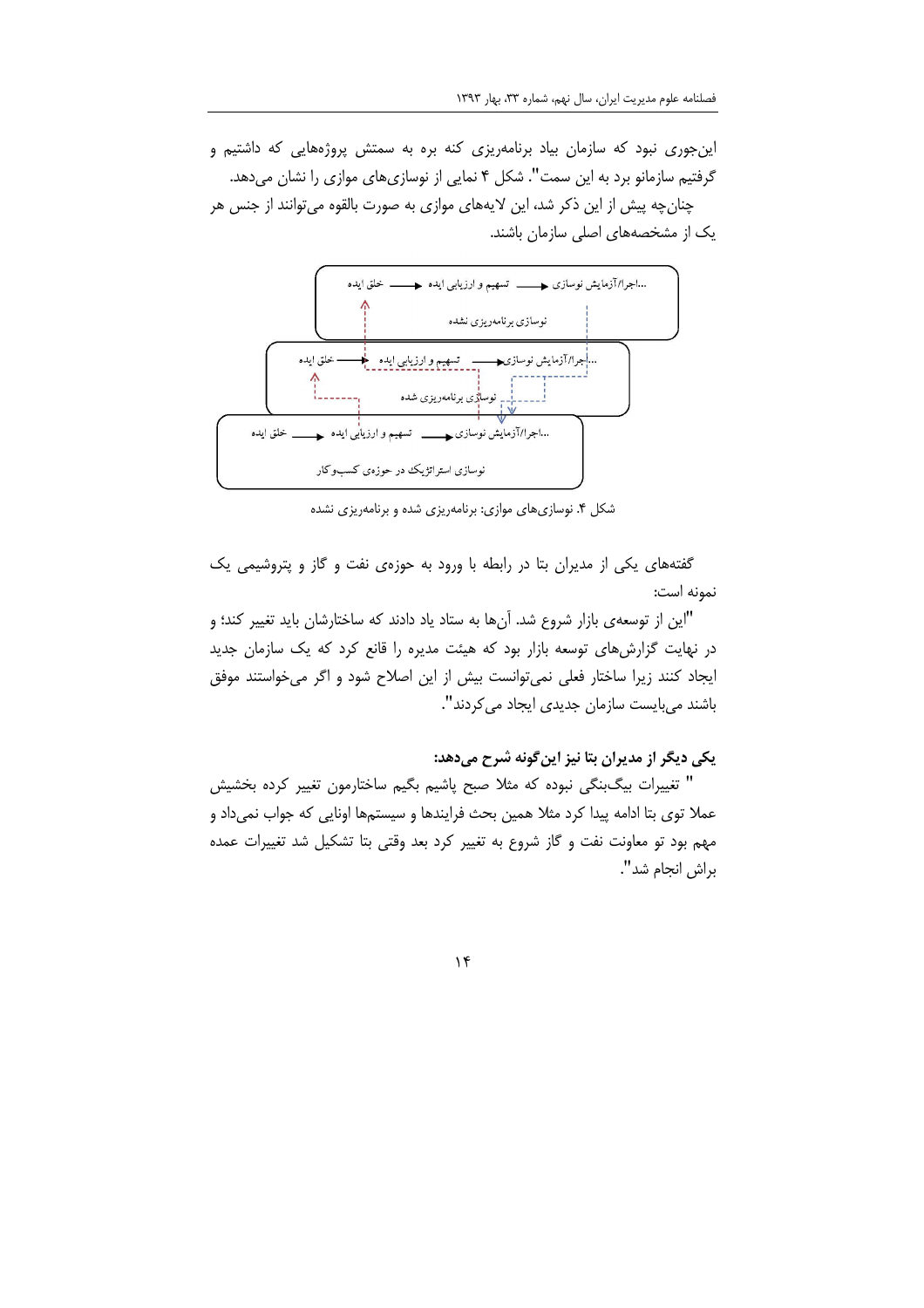توالي نوسازي هاي موازي در ورود سازمان به حوزهي نفت و گاز و پتروشيمي و بازار تاجیکستان در شکل ۵ نشان داده شده است.

در ورود به بازار نفت و گاز و پتروشیمی مراحل اصلی عبارت بودهاند از ۱) ایجاد یک دپارتمان مسئول حوزهى جديد، ٢) جذب دانش از طريق جذب متخصصين و مطالعهى مدارک مرتبط، ۳) تقویت بخش ستادی، ۴) سفارشی کردن روشها و رویهها، و ۵) تاسیس یک سازمان جدید.



شکل ۵. لایههای نوسازی موازی در پیادهسازی نوسازی دامنهی کسبوکار (الف) ورود به نفت و گاز و پتروشیمی، (ب) ورود به بازار تاجیکستان (توالی چندان شفاف و دقیق نیست)

توالی مراحل اصلی پس از خلق سازمان جدید عبارت بودهاند از: ۱) جذب دانش از طریق شکل دادن یک مشارکت<sup>۳</sup>۳، ۲) شناسایی عناصر بازار جدید، ۳) جذب دانش فرایند از طریق جذب متخصصین جدید، ۴) اصلاح ساختار سازمان جدید از طریق الگوبرداری۳ ّ، و ۵) بازبینی روشها در معاونتهای مختلف در طول زمان.

شکل ۶ نقش خلق یک دپارتمان جدید در نوسازی ورود به حوزهی جدید نفت و گاز و یتروشیمی را نشان میدهد. تغییر استراتژی سازمان به سمت توسعهی بازار منجر به تغییر ساختار و شکل گیری بخشی به نام توسعهی بازار (در حال حاضر معاونت توسعهی طرحها) شده که این تغییر در ساختار خود منشاء ایجاد تغییرات ساختاری دیگر بوده است به این معنا

 $\Delta$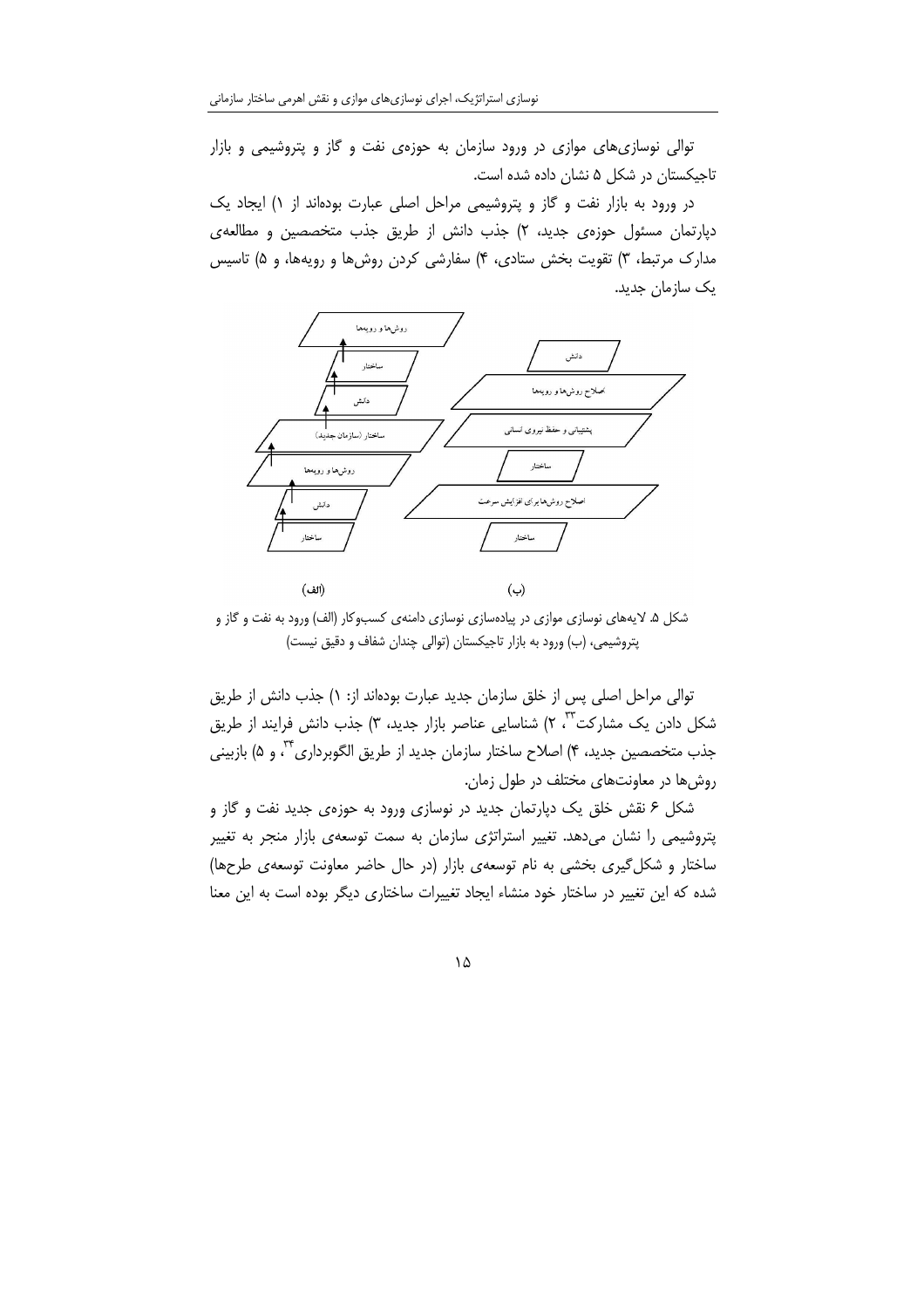که بخش توسعهی بازار برای سازمان روشن کرده که ساختار داخلی بخش های ستادی می بایست متناسب با حوزهی فعالیت جدید تغییر کند و در ادامه نیز همین بخش توسعهی بازار بوده که توانسته سازمان را علی رغم مقاومتهایی که در برابر تغییر داشته قانع کند که دیگر بخشهای ستادی آلفا پاسخگوی نیازهای حوزهی جدید به صورت همزمان با حوزهی اصلی نیست و می،بایست یک شرکت جدید تاسیس شود. طبق گفتهی یکی از مدیران آلفا:

"در آلفا تصميمات هرچند گاهي با تاني گرفته مي شود ولي آرام آرام وخوب گرفته می شود. سازمان با احتیاط حرکت می کند اما تلاش می کند محکم حرکت کند. مثلا نفت و گاز و پتروشیمی اول در معاونت توسعهی طرحها بوده است. سازمان به تدریج به توانمندهای خود در این حوزه اضافه کرده، با کارفرماهای مختلف صحبت کرده تا کارفرماها سازمان را به عنوان نیروگاه حرارتیٍساز و نفت و گاز و پتروشیمی شناختند. بعد آلفا با توجه به حجم کار و آیندهی کاری نفت و گاز و پتروشیمی بهتر دیده که اول برای مدتی سرپرست معاونت نفت و گاز و پتروشیمی، و پس از شناسانده شدن در قالب شرکت جدید بتا فعالیت کند. به این ترتيب الان ساختاري شكل گرفته كه كارفرما به آن اعتماد مي كند".



شکل ۶ نقش ایجاد یک دپارتمان جدید در نوسازی استراتژیک ورود به نفت، گاز و پتروشیمی

۱۶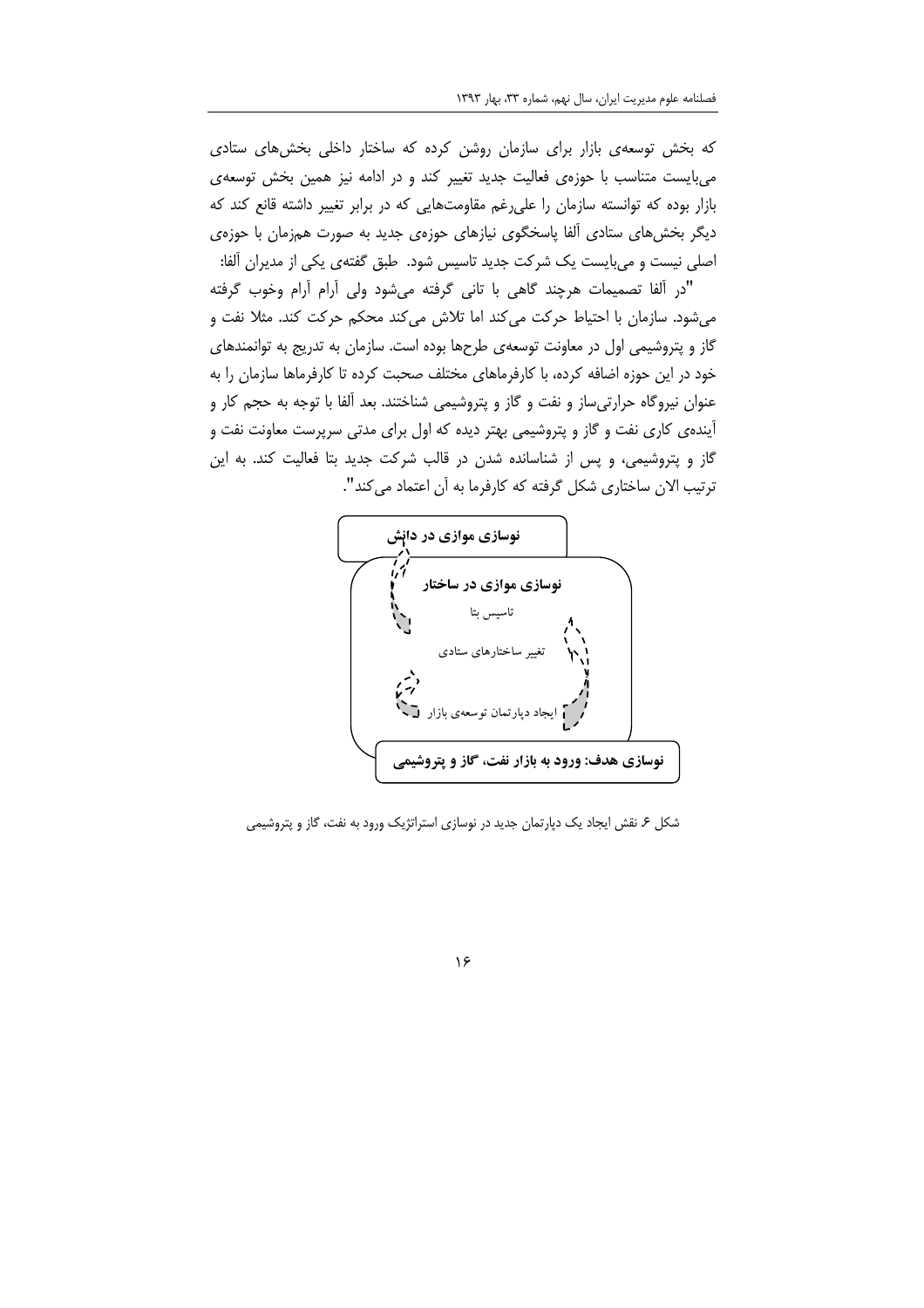در حوزهی دانش نیز مسئلهای که روی آن تاکید شده لزوم شناخت مولفههای بازار در حوزهی جدید بوده است. به این ترتیب میٍتوان گفت هرچند بخشی از تغییرات صورت گرفته در دانش سازمان طی فرایند کسب دانش از طریق تجربهی اجرا در طول زمان اتفاق افتاده است ولی آن بخشی از دانش که مربوط به مولفههای بازار متفاوت حوزهی نفت و گاز و پتروشیمی بوده و در مواردی برای پذیرش آنها در سازمان باز هم به دلیل مدلهای ذهنی غالب مقاومت وجود داشته پس از تغییر ساختار تغییر کرده است چرا که در سازمان جدید ذهنیت غالب کمتر وجود داشته و سازمان آمادگی بیشتری برای یادگیری از نو داشته است. به این ترتیب می توان گفت یک نوسازی پس از محقق شدن ضمن این که ممکن است منشاء ایدهی نوسازی دیگر باشد، می تواند فرایندهای تفسیر و یکپارچهسازی نوسازی(های) دیگر را نیز تسهیل کند.

خلق ساختار سازمانی مناسب برای اجرای پروژههای خارج کشور اولین الویت آلفا است (صورتجلسه ی کمیته ی تعالی سازمانی، ۱۳۸۳). در رابطه با ورود به بازار تاجیکستان به عنوان اولین بازار خارجی هم بحث تغییر ساختار مطرح بوده است. به عنوان مثال تشکیل معاونت طرحهای خارج از کشور در آن زمان و نیز تاسیس یک شرکت در تاجیکستان برای انجام كارهاى مرتبط با پروژه كه البته ماهيت آن با شركتى مثل بتا متفاوت است. طبق گفتهی یکی از مدیران آلفا، دانش سازمان نیز در حوزههای پشتیبانی، مالی، بازرگانی و نیز برنامهریزی نیازمند تغییر و تطبیق بوده است. معاون طرحهای خارج از کشور آلفا یکی دیگر از چالش های اجرای طرحهای خارج از کشور را "هزینهی بسیار بالای نیروی انسانی غیرمتخصص ایرانی، احساسات و روابط خانوادگی ما ایرانیان " می داند.

در ورود به بازار تاجیکستان قدمهای اصلی عبارت بودهاند از: ۱) خلق یک معاونت جدید به عنوان مسئول حوزهى جديد، ٢) تغيير مناسبات سازماني براي افزايش سرعت از طريق اصلاح روش&ا، ۳) تاسیس یک سازمان خارج از کشور، ۴) تغییر اصول مدیریت منابع انسانی با توجه به تفاوتهای فرهنگی و قانونی، ۵) ایجاد تغییر در مدیریت ریسک، هزینهها و بودجه، و کنترل کیفیت، و ۶) جذب دانش ستادی. توالی این مراحل به اندازهی نوسازی ورود به حوزهی نفت، گاز و پتروشیمی روشن نیست.

همان طور که توالی نوسازی های موازی در ورود به حوزهی نفت، گاز و پتروشیمی و نیز بازار تاجیکستان نشان میدهد، نوسازی ساختار سازمانی منحصرا حاصل ایدههای مستقل نوسازی با منابع داخل یا خارج سازمانی نیست. برای اجرا و نهادینهسازی موفق یک نوسازی

 $\gamma$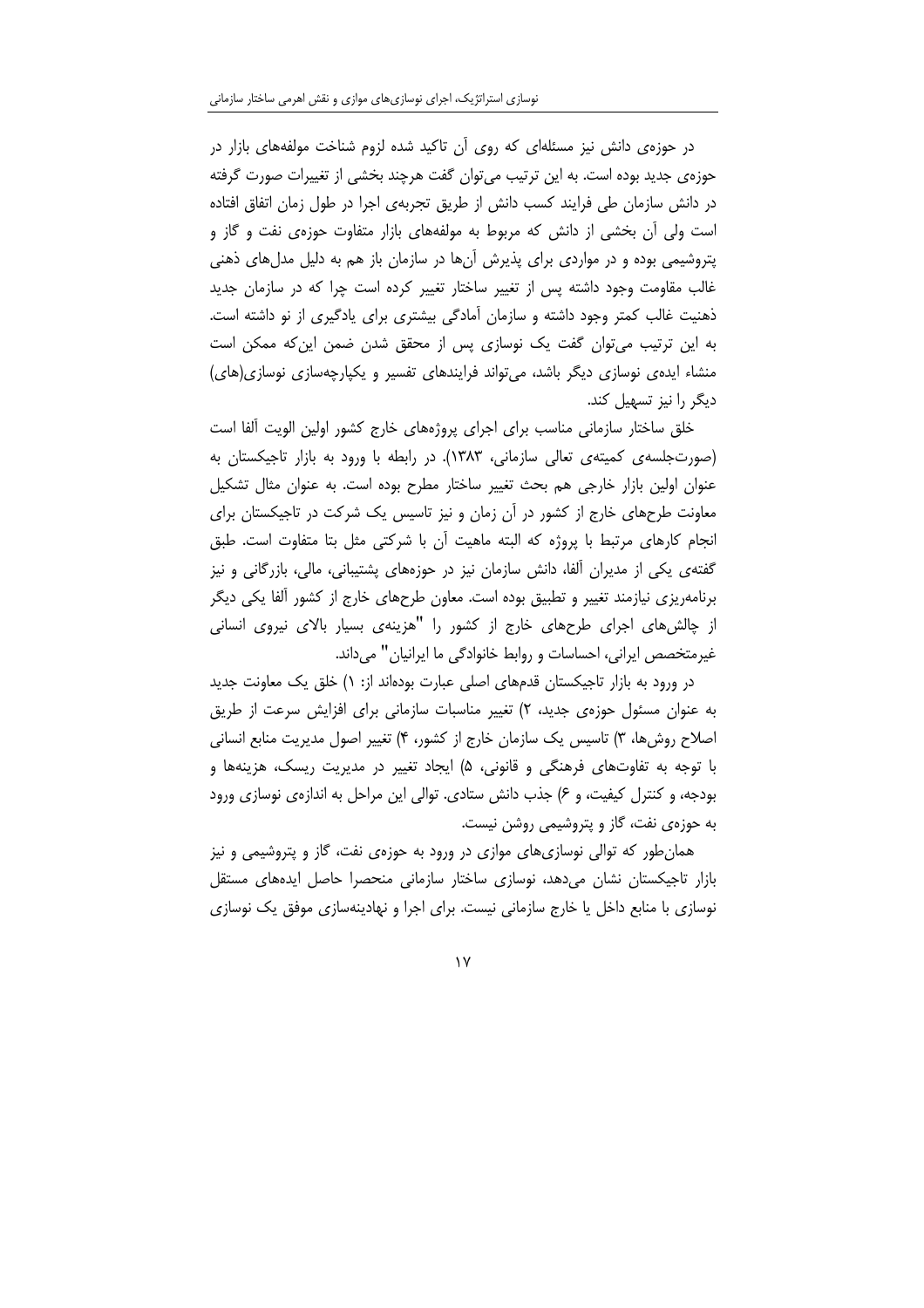هدف در حوزهی کسبوکار، اَلفا به اشکال مختلف از نوسازی در ساختار به عنوان اهرم استفاده کرده است. طبق گفتهی یکی از مدیران آلفا، "سازمانی که قواعد اجرای مگایروژهها را بداند می تواند از تغییرات ساختاری برای ورود به یک حوزهی جدید استفاده کند".

سازمان ممکن است نوسازی در فرایند و روتینها را نیز از طریق ایجاد یک معاونت جدید برای دنبال کردن کارهای مرتبط با حوزهی جدید پی گیری کند. چنانچه یکی از مدیران آلفا مے ,گوید:

".. مهمترین آنها توسعهی بازار بود که فهمید باید یک ساختار مجزا داشته باشد. دوم ساختارهای ستادی بودند که تنها یک فرمول یاد گرفته بودند. آنها یاد گرفته بودند که هماهنگ با پروژه با فرمول خاص پروژههای آبی حرکت کنند".

به علاوه، پس از ورود به یک حوزهی کسبوکار جدید و نهادینه شدن برخی روتینها و رویهها، اگر سازمان اطمینان داشته باشد که میتواند در آینده پروژههایی را در این حوزه کسب کند، ممکن است تصمیم بگیرد سازمان جدیدی — مثلا از طریق مشارکت – تاسیس کند تا کسبوکار جدید را دنبال کند. گاهی ایجاد این سازمان جدید جذب و نوسازی دانش را نیز تسهیل می کند.

افزون بر این، در برخی موارد فیدبکهای اولیه از پروژههای اول در یک حوزهی جدید مدیران را متقاعد می کند که برای بهبود عملکرد ساختار را نوسازی کنند. چنان چه یکی از مدیران سابق آلفا و فعلی بتا در مورد چالش های کار در حوزهی جدید شرح میدهد:

"آلفا با این تصور که میتواند با ساختار فعلی به کار ادامه دهد تا مدتها در برابر تاسیس یک شرکت جدید برای نفت و گاز و پتروشیمی مقاومت می کرد".

يكي از معاونين ألفا نيز توضيح ميدهد كه:

"ما چالش های زیادی داشتیم در مورد این که آیا بتا باید دیارتمان مهندسی مجزا داشته باشد یا نه. در این رابطه بحث کردیم که در نفت و گاز سرعت اهمیت دارد و به یک تیم حرفه|ی نیاز است. مضاف بر این که ما نمیتوانستیم یک تیم بزرگ را هندل کنیم. و لذا به تدریج یک دپارتمان مهندسی مجزا برای بتا شکل دادیم".

این برای پروژههای دیگر نیز معتبر است. یکی از مدیران بتا مثالی ارائه می کند:

"یکی از چالش های آلفا این است که بعد از اتمام یک پروژه میخواهد کارهای مربوط به ضمانت را هم با همان تیم پروژه انجام دهد. در حالی که باید یک تیم مستقل و متفاوت کار بهرهبرداری و تضمین را انجام دهد. البته الان شروع کردند برای بهرهبرداری پروژهی

 $\lambda$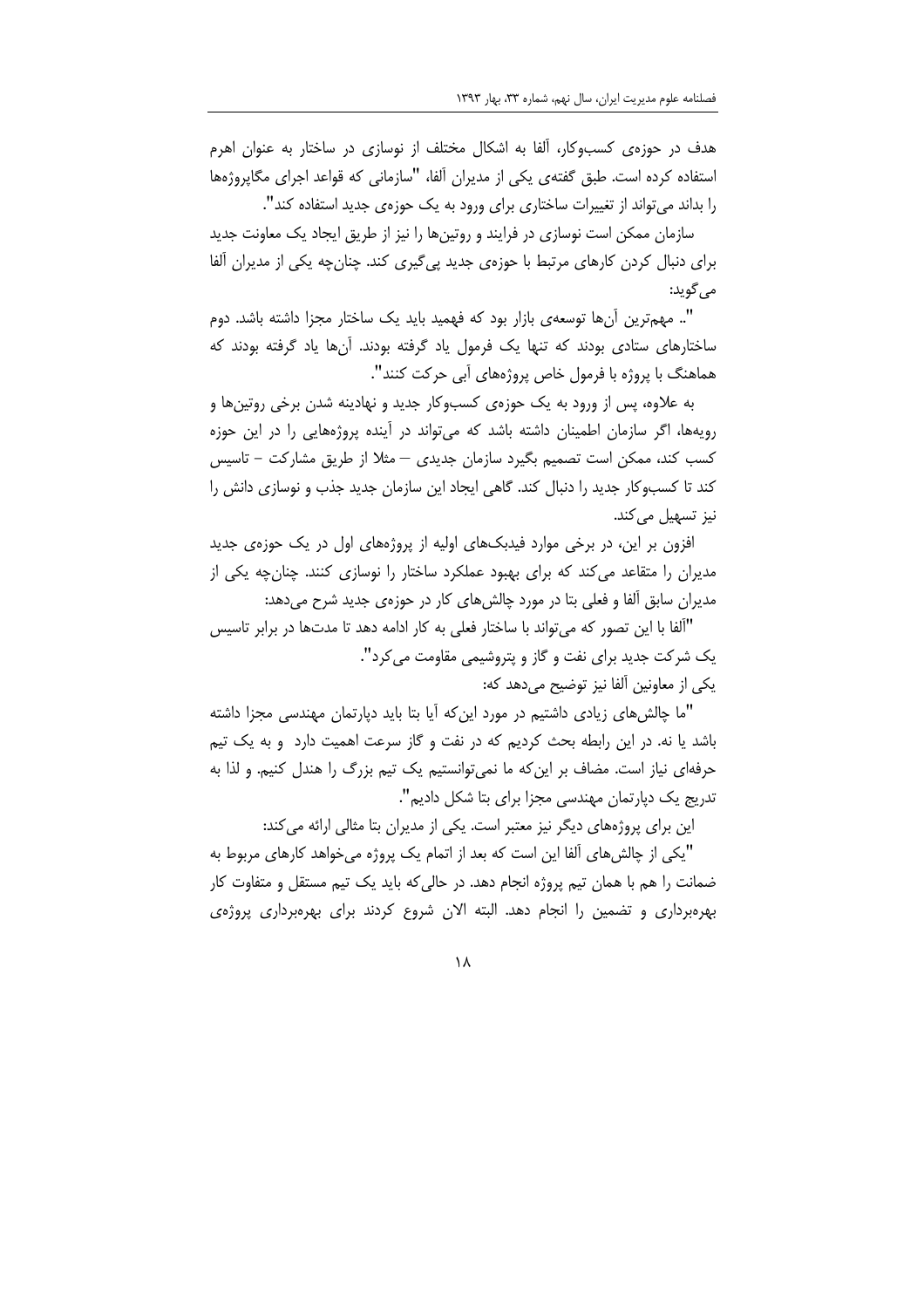بی|وتی (BOT) که ما مالک هستیم و باید یه بخش یا معاونت بهرهبرداری میداشتیم. این می تواند برای تضمین هم انجام شود، یک معاونت مستقل تضمین و امور مشتری که می تواند یکی از شرکتهای وابستهی آلفا باشد. آلفا الان دارد در مورد خدمات بالادستی نفت و گاز و ارائهی خدمات برای شرکتهای بهرهبردار نفتی فکر می کند که اگر بتواند محقق شود بايد يک شرکت جديد خدماتي با ساختار مخصوص خودش شکل بگيرد".

تاریخچهی مکتوب آلفا نشان می دهد که در فاصلهی سال های ۱۳۷۹ تا ۱۳۸۶ به جز سال ۱۳۸۵ هر ساله یک تغییر ساختار در آلفا اتفاق افتاده است.

تغییر ساختار به موازات تغییر فرایند به عنوان تسهیل کنندهی ارتباطات بین بخشی و بین‹پارتمانی نیز به کار گرفته میشود که – طبق گفتهی مدیر مهندسی آلفا – تعریف جایگاه سازمانی جدید مسئول مهندسی پروژه و تفویض اختیارات لازم به او برای تعامل با بخش های مرتبط با توسعهی بازار یک نمونه از آن است.

فرایند ایجاد و سازماندهی یک معاونت جدید برای مدیریت یک حوزهی کسبوکار جدید در مورد نیروگاههای اندازهی کوچک و متوسط نیز قابل مشاهده است (صورتجلسهی کمیتهی تعالی سازمانی، ۱۳۸۲). یک مثال دیگر ایجاد معاونت نیروگاههای حرارتی برای مدیریت اجرای پروژههای مختلف مرتبط است (صورتجلسهی کمیتهی تعالی سازمانی، ۱۳۸۴). با این حال، این مسئله محدود به جوزمهای جدید کسبوکار نیست؛ آلفا از تغییرات ساختاری برای مدیریت رشد در کسبوکار کلیدی|ش نیز بهره برده است. تاسیس شرکت گاما برای ساخت توربین و ژنراتور یک نمونه است (صورتجلسه ی کمیته ی تعالی سازمانی، ۱۳۸۶).

نکتهی قابل ذکر دیگر این که در بررسی فرایند نوسازی های پیادهسازی شده در آلفا، یک رویهی کلی اصلاح روشها پس از تغییر ساختار قابل مشاهده است که "بازبینی روشها و دستورالعملها پس از انتقال بخش راهاندازی به معاونت مهندسی" یک نمونه از آن است. (صورتجلسهى كميتهى تعالى سازمانى، ١٣٨٢).

# **بحث و بررسی**

در ادبیات حوزهی نوسازی استراتژیک پژوهش های اندکی مستقیما به بحث فرایند اجرای نوسازی میپردازند. پژوهش کراسان و دیگران (۱۹۹۹) به عنوان یکی از پرارجاعترین پژوهش های فرایندی نیز دیدی کلی نسبت به فرایند پیادهسازی نوسازی استراتژیک دارد و لزوم اجرای هماهنگ نوسازی در مشخصههای مختلف سازمانی در راستای اجرای موفق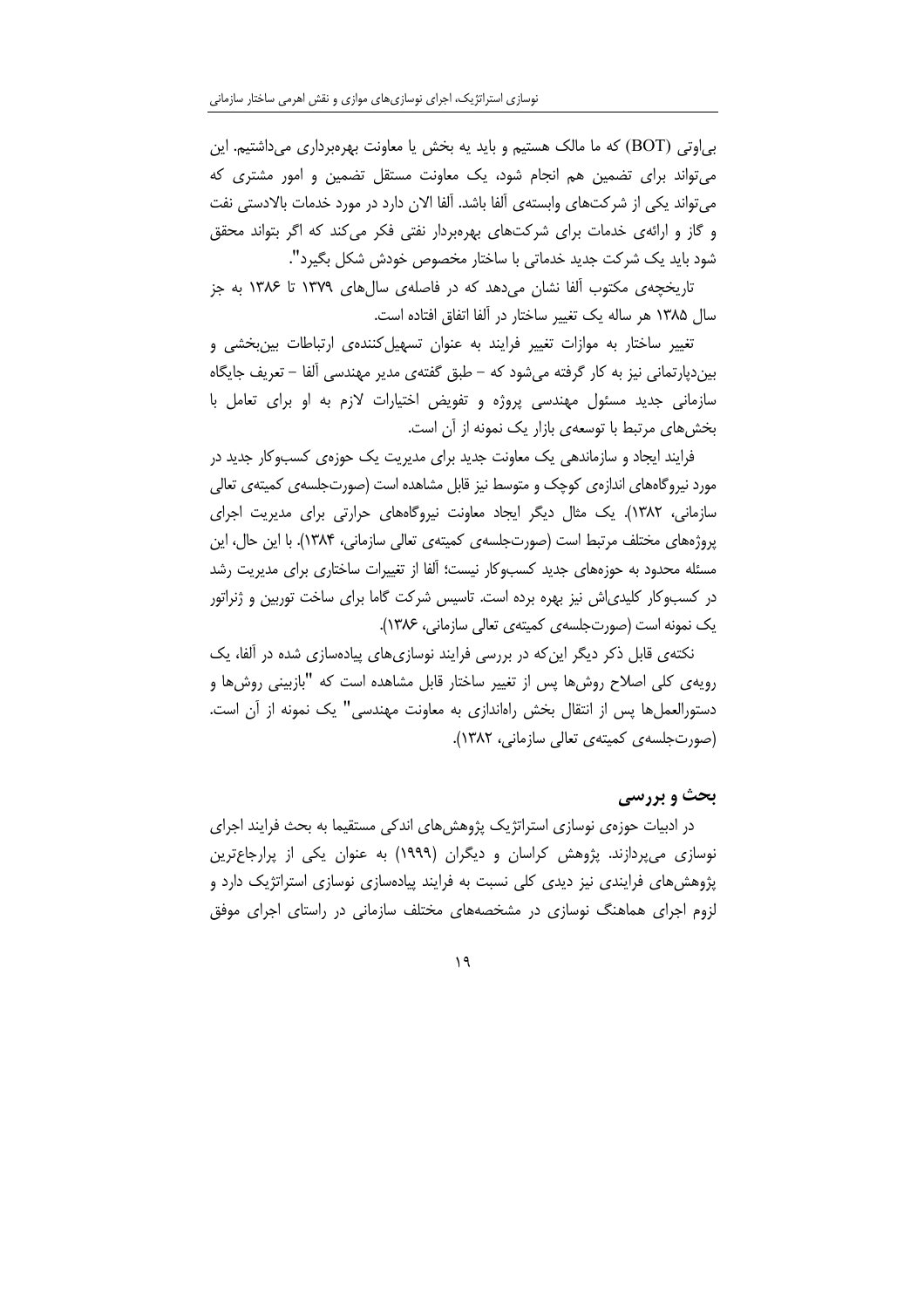نوسازی در حوزهی کسبوکار را نادیده گرفته است. پژوهش حاضر از طریق بررسی چارچوبهای فرایندی ارائه شده در ادبیات، مطالعهی ادبیات حوزهی مدیریت تغییر، و بررسی موارد اجرای موفق نوسازی استراتژیک در یک سازمان موفق نشان داده است که چگونه نوسازی های هماهنگ و همسو و با یک توالی مشخص در مشخصههای مختلف سازمانی منجر به اجرای موفق فرایند نوسازی در حوزهی بازار– محصول یک سازمان میشود.

افزون بر این، نتایج حاصل از این پژوهش نشان میدهد که علاوه بر شهود متخصص یا کارآفرینانه، و نیز حلقهی فیدبک از سمت روتینها و رویههای نهادینهشده در سازمان به سمت شهود، که در چارچوب کراسان و دیگران (۱۹۹۹) به عنوان منشاء ایدهی نوسازی یا تاثیر گذار بر نوع ایدههای طرح شده معرفی شدهاند، در بطن نوسازی استراتژیک نهادینهشده حلقهی فیدبک دیگری نیز وجود دارد که به آن چندان پرداخته نشده است و می تواند منشاء ایدهی نوسازی باشد. تصور کنید مدیر ارشد سازمان با توجه به پیش بینی که از آیندهی بازار دارد ایدهای را برای نوسازی استراتژیک مطرح کند و این ایده در سازمان پذیرفته، اجرایی و نهادینه شود. ولی نوسازی ایجاد شده اثر پیش بینی شده را نداشته باشد. در این صورت فیدبکی که مدیر از نتایج حاصل از اجرای روتینها و سیستمها میگیرد منشاء یک ایدهی جدید برای نوسازی و در نهایت اصلاح روتینهای قبلی میشود. به علاوه، در حوزهی نوسازی های موازی یک منشاء ایدهی دیگر نیز قابل بحث است و آن تشخیص فاصلهی میان وضعیت موجود و وضعیت مطلوب در هر یک از مشخصههای کلیدی سازمانی برای تحقق و اجرای موفق یک نوسازی استراتژیک هدف است. به عنوان مثال، ایدهی ارائهی محصول جدید توسط مدیر ارشد در سازمان مطرح میشود. این ایده برای خود و سپس برای دیگران تفسیر و شرح داده میشود. در مرحلهی یکپارچهسازی، جایی که افراد گروه باید عمل مشترک را آغاز کنند اعضا متوجه میشوند که چه کمبودهایی برای پیادهسازی این ایده وجود دارد. این گروه میتواند کادر مدیریت ارشد سازمان باشد. حضور در یک حوزهی جدید توانمندی های جدیدی را می طلبد که می تواند در داخل سازمان توسعه یابد یا از بیرون کسب شود. به این ترتیب ایدههای جدید این بار در حوزهی توانمندیهای کلیدی مطرح میشوند. به موازات آن اعضا متوجه میشوند که بخشی از دانش فنی لازم برای فعالیت در حوزهی جدید را در اختیار ندارند. به علاوه ممکن است این ایده مطرح شود که باید دپارتمان جدیدی در سازمان به عنوان متولی حوزهی جدید ایجاد شود. به این ترتیب، فاصلهی میان وضعیت

 $\mathsf{r}$ .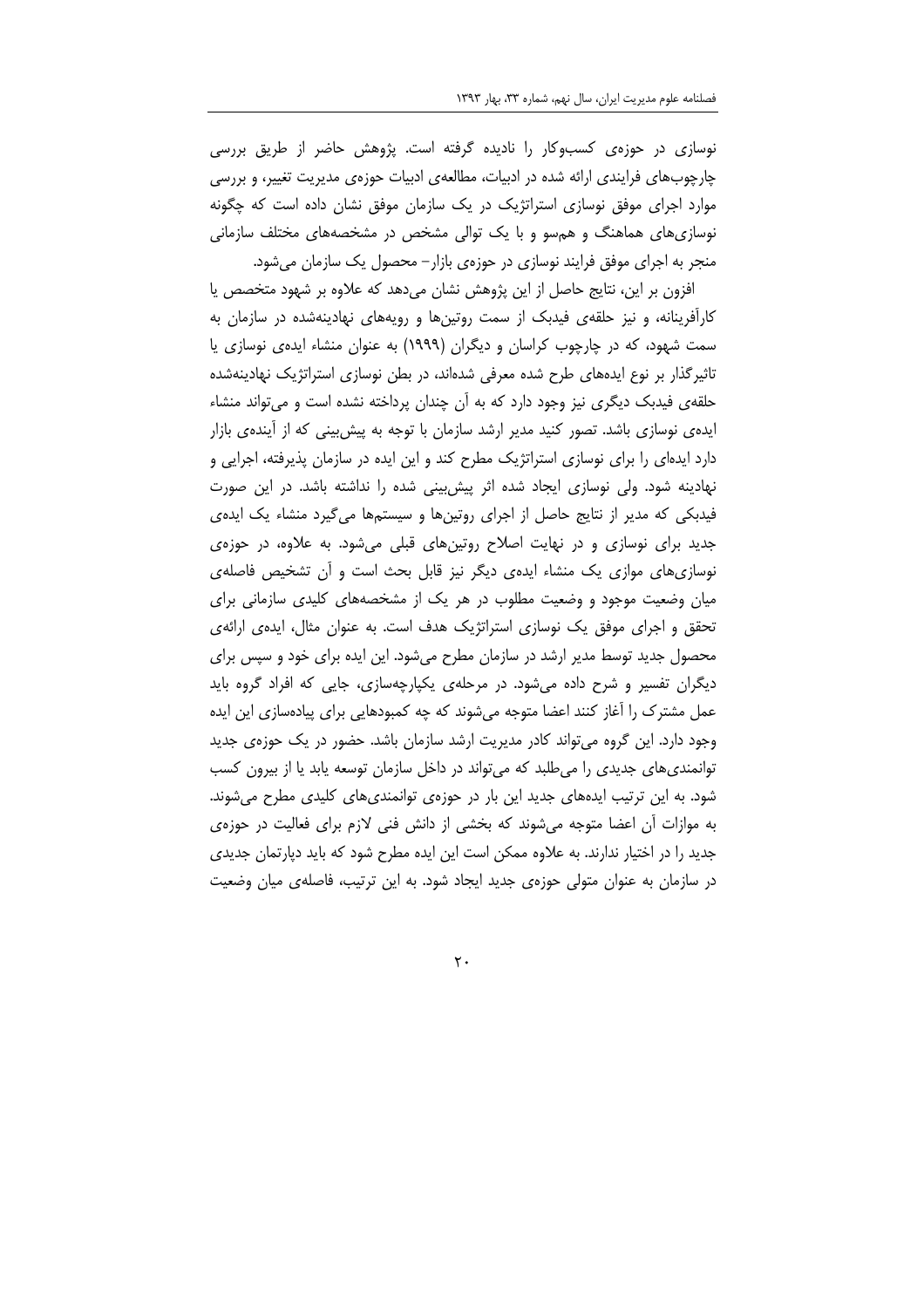موجود و وضعیت مطلوب برای فعالیت در حوزهی جدید ایدههایی را به ذهن افراد متبادر می کند که منشاء نوسازی در حوزههای دیگر می شود.

از سوی دیگر، مدل های تشخیصی اجرای تغییر، مشخصههای سازمانی بالقوهای را معرفی میکنند که در حین فرایند اجرای تغییر سازمانی دچار تغییر میشوند. پژوهش حاضر ادعا می کند که برخی از این عناصر در اجرای نوسازی حیاتی تر هستند. توالی نوسازی های موازی نشان میدهد که مشخصههای اصلی که تغییر میکنند ساختار، رویهها و روشها، و مدیریت منابع انسانی هستند. براساس گفتههای مدیران آلفا، اینها همان فاکتورهای کلیدی موفقیت سازمانند. به روزسازی دانش نیز با هر تغییر در دامنهی کسبوکار در هم تنیده است.

در حالی که اقتصاددانان بر رابطهی میان محیط و استراتژی تاکید دارند، نظریهپردازان یارادایم استراتژی-ساختار-عملکرد بر ارتباط میان استراتژی و ساختار و اثر آن بر عملکرد سازمانی تاکید میکنند. آنها این ارتباط را در سه سطح بررسی میکنند، بنگاه، واحد کسبوکار استراتژیک و درون بنگاهی (گالونیک و آیزنهارت، ۱۹۹۴). چندلر (۱۹۶۲) ایده ی پیروی ساختار از استراتژی خود را از طریق چهار موردکاوی شرکتهای سرمایهگذاری مختلط<sup>۲۵</sup> امریکایی که استراتژی رشد و تنوع خود را از طریق پذیرش فرم چندبخشی<sup>۳۶</sup> دنبال کردهاند تایید می کند. پژوهش حاضر با تمرکز بر زمینهی نوسازیهای استراتژیک نشان داده است که در میان عناصر کلیدی یک سازمان ساختار در نقش اهرمی جهت تسهیل و سرعتبخشی به اجرای نوسازی – چه در حوزهی کسبوکار و چه در مشخصههای دیگری مانند فرایندها که موازی با نوسازی هدف هستند – عمل می کند.

شکل ۷ نمایی از انواع مختلف نوسازی ساختار و نقش آنها به عنوان اهرم تسهیل کنندهی انواع دیگر نوسازی در سازمان را نشان میدهد.



شکل ۷. به کارگیری ساختار به عنوان نوسازی موازی اهرمی

 $\overline{Y}$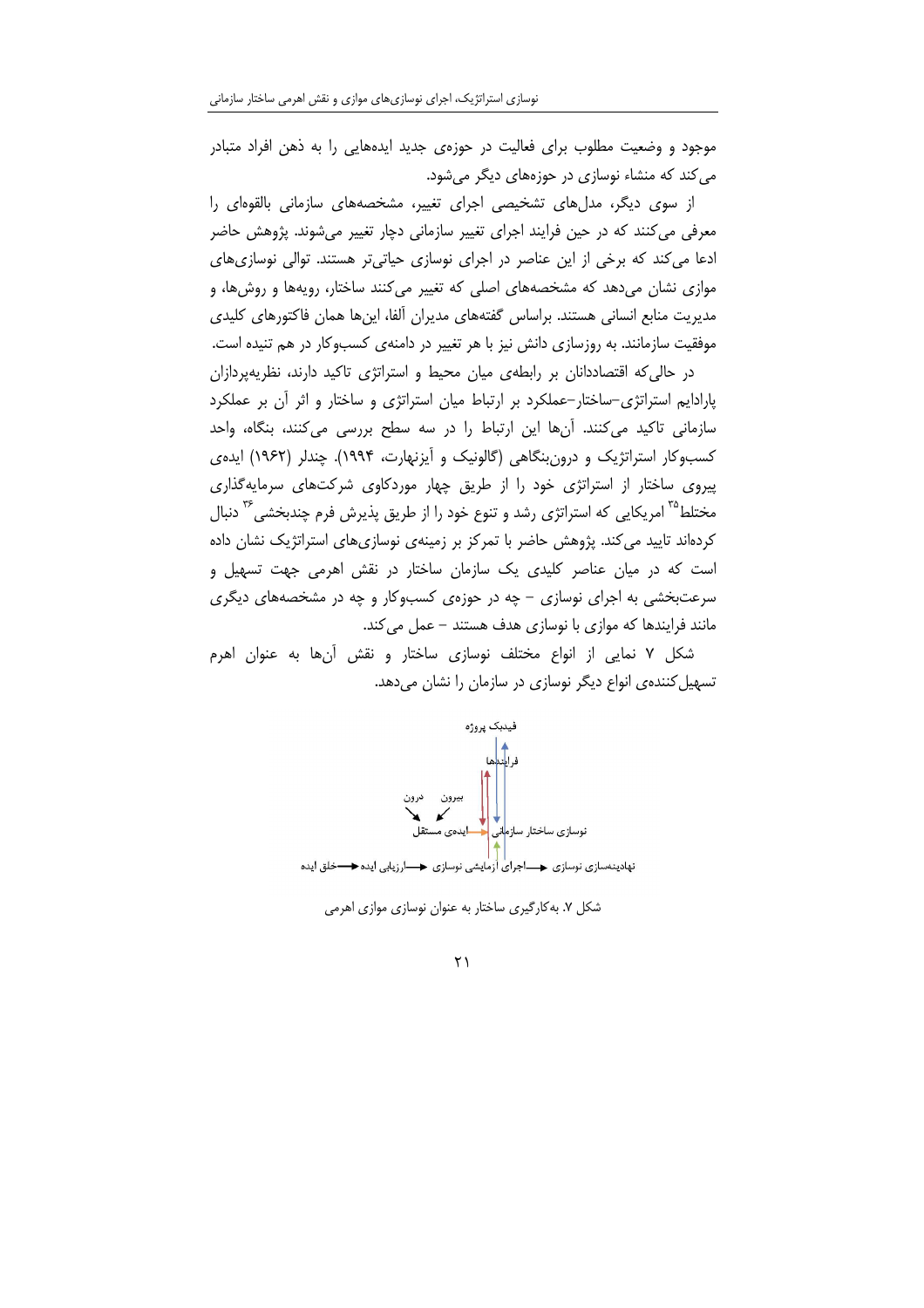پژوهش حاضر نیز مانند هر پژوهش کیفی دیگر با محدودیتهایی مواجه بوده است که خود می تواند فرصتی برای انجام مطالعات آتی در حوزهی نوسازی استراتژیک باشد. در این مطالعه تلاش شده است برای بررسی تداوم موفقیت سازمان در اجرای نوسازی استراتژیک از دید فرایندی کمک گرفته شود. با این حال این پژوهش در یک سازمان واحد پروژهمحور انجام شده است. لذا برای اعتبارسنجی نتایج، تکرار آن در سازمانهای دیگر پیشنهاد میشود.

نکتهی دیگر این که آنچه در رابطه با نوسازی دامنهی کسبوکار در آلفا روشن است این است که یا به یک بازار جغرافیایی جدید یا یک حوزهی کاری جدید وارد شده و نه هردو به طور همزمان. اگر به طور تقریبی و خام دانش دامنهی کسبوکار را به دو بخش دانش مدیریتی و دانش فنی تقسیم کنیم، آلفا ترجیح داده است هر بار تنها یکی از این دو را به شکل قابل توجهی نوسازی کند. شکل ۸ این مسئله را در قالب یک مثال نشان میدهد. جدول نخست جایگاه حوزههای جدید را براساس ماتریس انسوف نشان میدهد. جدول دوم نشاندهندهی بازآرایی حوزهها بر مبنای دانش مرتبط است. به این ترتیب فرم کلیتری از فرمول رشد نسبت به آنچه زوک و آلن (۲۰۰۳) برای کمپانیهایی مانند نایکی معرفی كردهاند نشان داده شده است. مطالعات آتى مى توانند انتخاب مد نوسازى براساس پايهى دانش سازمان را به شکل شفافتری مورد بررسی قرار دهند.



محصول

موجود

| بازار تاجيكستان |  |  |
|-----------------|--|--|
| $\cdots$        |  |  |

| حد بد        |                     |          | بازار تاجيكستان                  |  |
|--------------|---------------------|----------|----------------------------------|--|
| دانش مديريتي | نفت، گاز و پتروشیمی |          |                                  |  |
| موجود        | حد بد               | دانش فنی | مو جو د                          |  |
|              | الملحمات المتنبذ    |          | ه کا ۱۰ اولین دارند. برن داره شد |  |

 $\mathsf{Y}\mathsf{Y}$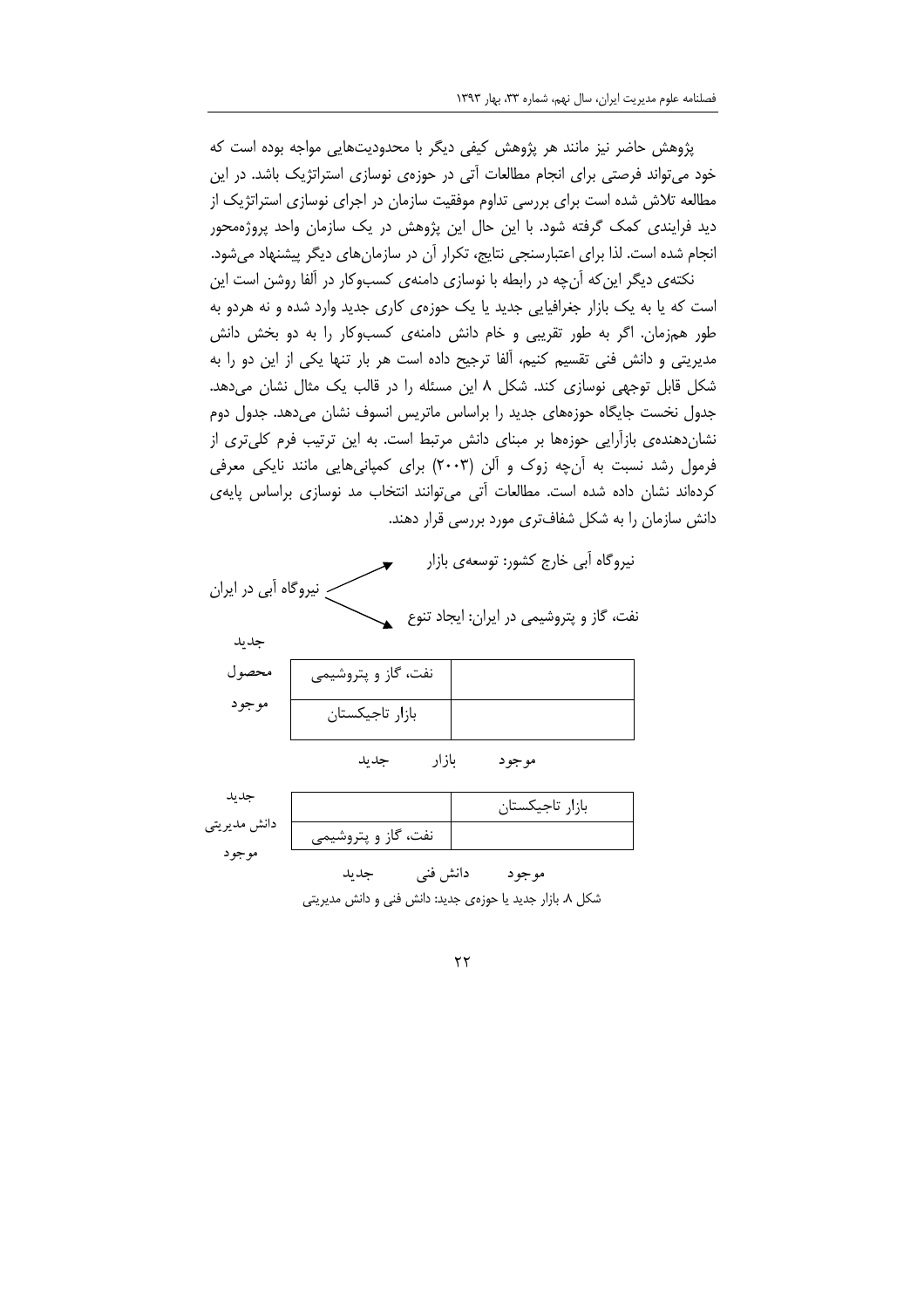و در نهایت این که، در بطن توانایی سازمان برای نوسازی خود به صورت مداوم و موفق، یک توانمندی نهفته است که به صورت "توانمندی شناخت نیاز" قابل تعریف است. سازمانهایی مانند آلفا برمبنای مجموعهای از کمیتهها کار می کنند و مدیریت می شوند. این کمیتهها گفتگو و دیالوگ میان پرسنل در سطوح مختلف سازمانی را تسهیل می کنند و لذا به سازمان کمک میکنند کاستی ها و نیازها را سریعتر و دقیقتر دریابد. پژوهش های آتی می توانند درک عمیق تری از توانمندی کشف و شناخت نیاز و اثر آن بر نوع و زمان بندی لایههای مختلف نوسازی استراتژیک فراهم کنند.

<u>يي نوشت</u>

- 1. Strategic Renewal
- 2. Validate
- 3. Exploration
- 4. Exploitation
- 5. Intuition
- 6. Interpretation
- 7. Integration
- 8. Institutionalization
- 9. Imagination
- 10. Grounds
- 11. Diagnostic models
- 12. Six-box organizational model
- 13. Weisbord
- 14. Purposes
- 15.7-S framework
- 16. Style
- 17. Staff
- 18. Super-ordinate goals
- 19. Star model
- 20. Align
- 21. Social structure
- 22. Participants
- 23. Contribution
- 24. Leavitt's Diamond
- 25. Task
- 26. Context
- 27. Embedded single case study
- 28. Triangulation
- 29. Extended Case Method
- 30. Running exchange
- 31. Within case
- 32. Cross case
- 33. Joint venture
- 34. Benchmarking
- 35. Conglomerate
- 36. Multi-division form

منابع

مشایخی، ع. و عسکرینژاد امیری، ع. ۱۳۸۹. نوسازی استراتژیک از منظر یادگیری سازمانی: بررسی تجربي مدل ۴ت. فصلنامه علوم مديريت ايران، سال پنجم، شماره ١٨، ص ٢٧-١. Agarwal, R. and Helfat, C. E. (2009). Strategic Renewal of Organizations. Organization Science, 20 (2), 281-293.

#### $\tau\tau$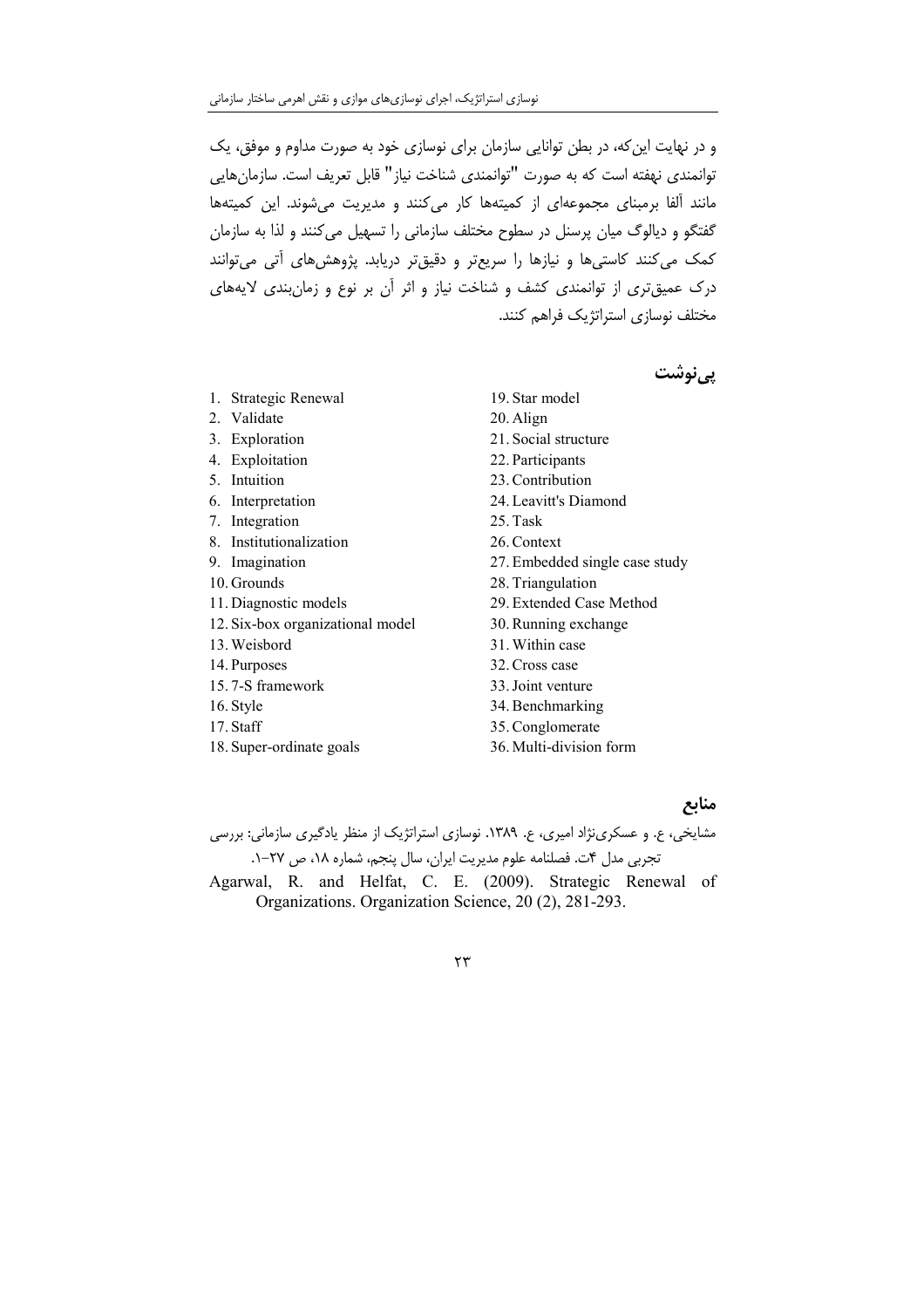- Augier, M. and Teece, D. J. (2009). Dynamic Capabilities and the Role of Managers in Business Strategy and Economic Performance. Organization Science, 20 (2), 410-421.
- Barr, P. S., Stimpert, J. L., & Huff, A. S. (1992). Cognitive Change, Strategic Action, and Organizational Renewal. Strategic Management Journal, 13, 15-36.
- Burawoy, M. (2009). The Extended Case Method. Berkeley: University of California Press.
- Burgelman, R. A. (1983). A Model of the Interaction of Strategic Behavior, Corporate Context and the Concept of Strategy. Academy of Management Review, 8, 61-70.
- Capron, L. and Mitchell, W. (2009). Selection capability: How Capability Gaps and Internal Social Frictions Affect Internal and External Strategic Renewal. Organization Science, 20 (2), 294-312.
- Chandler, A. D. Jr. (1962). Strategy and Structure: Chapters in the History of the American Industrial Enterprise. Cambridge: MIT Press.
- Covin, J. G. & Miles, M. P. (1999). Corporate Entrepreneurship and the Pursuit of Competitive Advantage. Entrepreneurship Theory and Practice, 23, 47-63.
- Crossan, M. M. & Berdrow, I. (2003). Organizational Learning and Strategic Renewal. Strategic Management Journal, 24, 1087-1105.
- Crossan, M. M., Lane, H. W., & White R. E. (1999). An Organizational Learning Framework: From Intuition to Institution. Academy of Management Review, 24 (3), 522-537.
- Danneels, E. (2002). The Dynamics of Product Innovation and Firm Competences. Strategic Management Journal, 23, 1095-1121.
- Danneels, E. (2011). Trying to Become A Different Type of Company: Dynamic Capability at Smith Corona. Strategic Management Journal, 32 (1), 1-31.
- Dess, G. G., Ireland, R. D., Zahra, S. A., Floyd, S. W., Janney, J. J., & Lane, P. J. (2003). Emerging Issues in Corporate Entrepreneurship. Journal of Management, 29, 351-378.
- De Wit, B., & Meyer, R. (2004). Strategy: Process, Content, Context-An International Perspective. 3<sup>rd</sup> ed. London: Thomson Learning.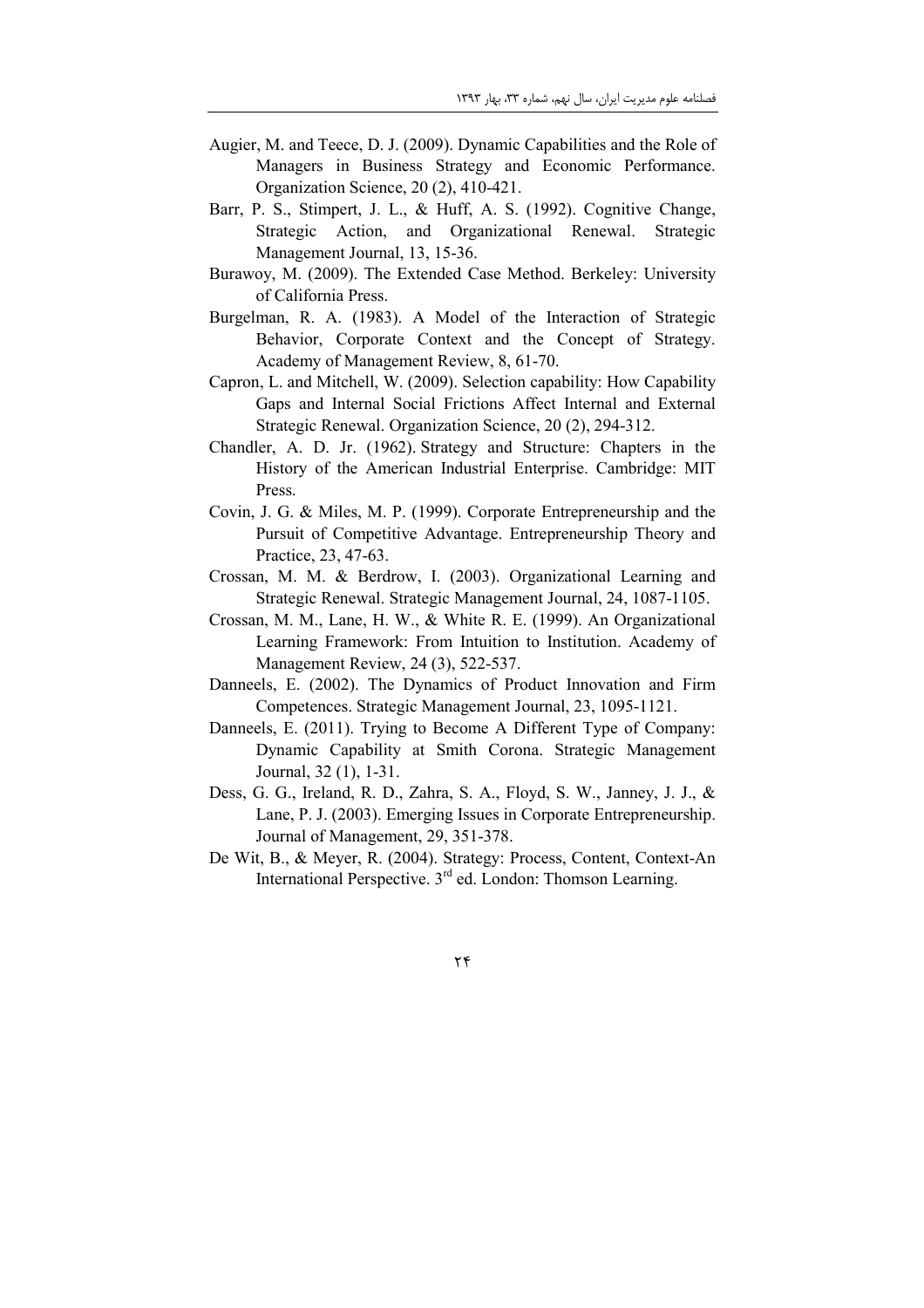- Eggers, J. P., & Kaplan, S. (2009). Cognition and renewal: Comparing CEO and Organizational Effects on Incumbent Adaptation to Technical Change. Organization Science, 20 (2), 461-477.
- Eisenhardt, K. M. (1989). Building Theories from Case Study Research. Academy of Management Review, 14 (4), 532-550.
- Eisenhardt, K. M., and Graebner, M. E. (2007). Theory Building From Cases: Opportunities and Challenges. Academy of Management Journal, 50(1), 25-32.
- Floyd, S. W. & Lane, P. J. (2000). Strategizing Throughout the Organization: Managing Role Conflict in Strategic Renewal. Academy of Management Review, 25 (1), 154-177.
- Forte, M., Hoffman, J. J., Lamont, B. T., & Brockmann, E. N. (2000). Organizational Form and Environment: An Analysis of Betweenform and Within-form Responses to Environmental Change. Strategic Management Journal, 21, 753-773.
- Galunic, D. C. & Eisenhardt, K. M. (1994). Renewing the Strategy -Structure - Performance Paradigm. Research in Organizational Behavior, 16, 215-255.
- Graham, K. R. & Richards, M. D. (1979). Relative Performance Deterioration, Management and Strategic Change in Rail-based Holding Companies. Academy of Management Proceedings, 108- $112.$
- Grandi, A., & Grimaldi, R. (2005). Academics' Organizational Characteristics and the Generation of Successful Business Ideas. Journal of Business Venturing, 20, 821-845.
- Gulati R., & Puranam P. (2009). Renewal through Reorganization: The Value of Inconsistencies between Formal and Informal Organization. Organization Science, 20 (2), 422-440.
- Guth, W. D. & Ginsberg, A. (1990). Guest Editor's Introduction: Corporate Entrepreneurship. Strategic Management Journal, 11, 5-15.
- Hailey, V. H. (2001). Breaking the Mould? Innovation as A Strategy for Corporate Renewal. International Journal of Human Resource Management, 12 (7), 1126-1140.
- Harreld J. B., O'Reilly III, C. A., & Tushman. M. L. (2007). Dynamic Capabilities at IBM: Driving Strategy into Action. California Management Review, 49 (4), 21-43.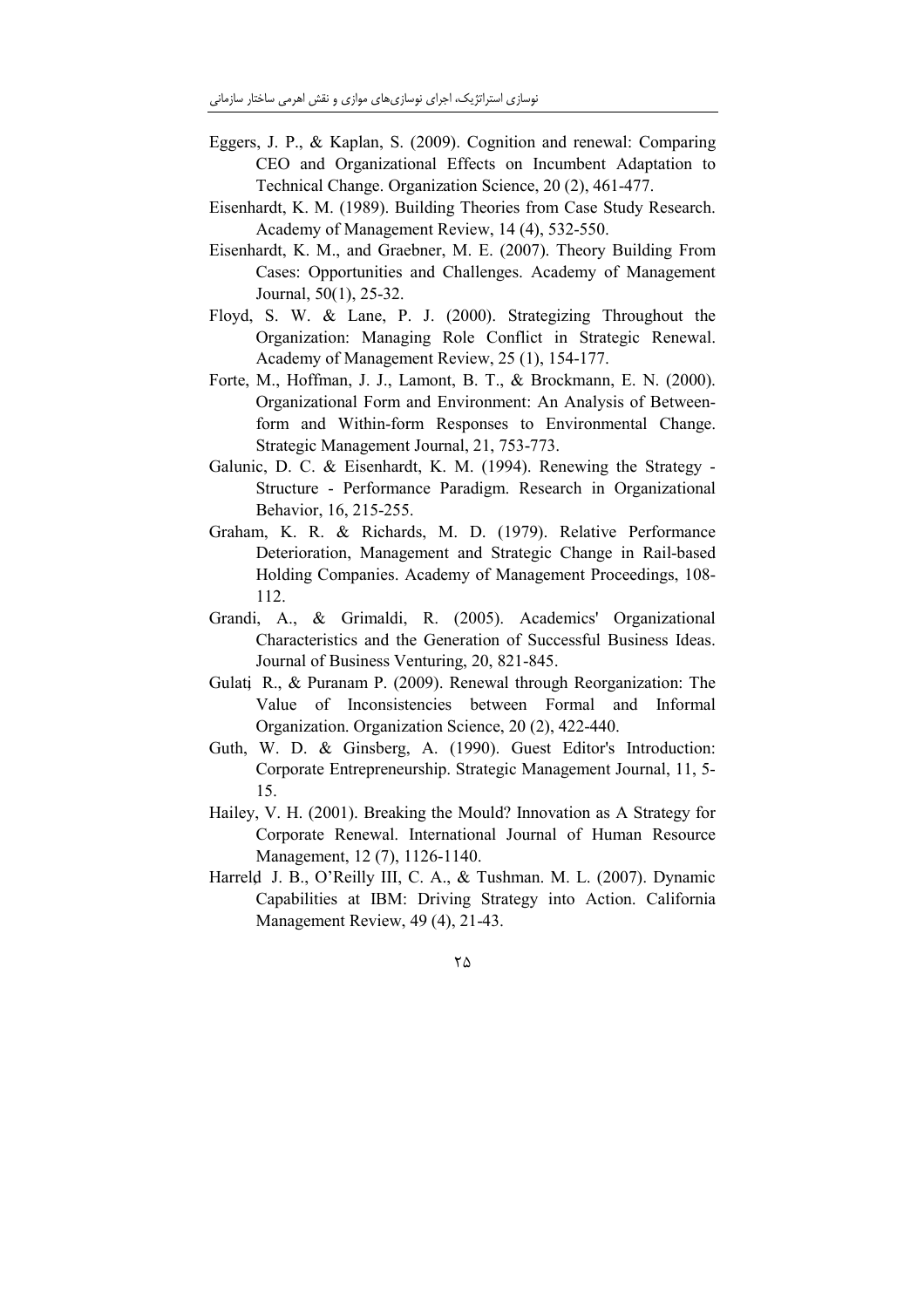- Huber, G. P. (1991). Organizational Learning: The Contributing Processes and the Literatures. Organization Science, 2(1), 88-115.
- Huff, J. O., Huff, A. S., & Thomas. H. (1992). Strategic Renewal and the Interaction of Cumulative Stress and Inertia. Strategic Management Journal, 13, 55-75.
- Hurst, D. K., Rush, J. C., & White, R. E. (1989). Top Management Teams and Organizational Renewal. Strategic Management Journal, 10, 87-105.
- Isaacs, W. N. (1993). Taking Flight: Dialogue. Collective Thinking. and Organizational Learning. Organizational Dynamics, 22 (2), 24-39.
- Jaw, B. & Liu, W. (2003). Promoting Organizational Learning and Selfrenewal in Taiwanese Companies: The Role of HRM. Human Resource Management, 42 (3), 223-241.
- Jones, O. & Macpherson, A. (2006). Inter-organizational Learning and Strategic Renewal in Small Firms. Long Range Planning, 39, 155-175.
- Kleysen, R. & Dyck, B. (2001). Cumulating Knowledge: An Elaboration and Extension of Cossan, Lane & White's Framework for Organizational Learning. In M. Crossan & F.Olivera (Eds.), Organizational Learning and Knowledge Management: New Directions (4th international conference proceedings) (pp. 383-

394). Richard Ivey School of Business, London ON, June 1-4.

- Kotter, J. P. (1990). A Force for Change: How Leadership Differs from Management. New York: Free Press.
- Langley, A. (1999) Strategies for Theorizing from Process Data. Academy of Management Review, 24 (4), 691-710.
- Lawrence, T. B., Mauws, M. K., & Dyck, B. (2005) The Politics of Organizational Learning: Integrating Power into the 4I Framework. Academy of Management Review, 30 (1), 180-191.
- Leveson, J. H. (1977). The Process of Strategic Change: A Study of the Jute Manufacturing Industry in Scotland. International Studies of Management & Organization, 7(3/4), 123-157.
- Lewin K. (1951) Field Theory in Social Science. New York: Harper and Row.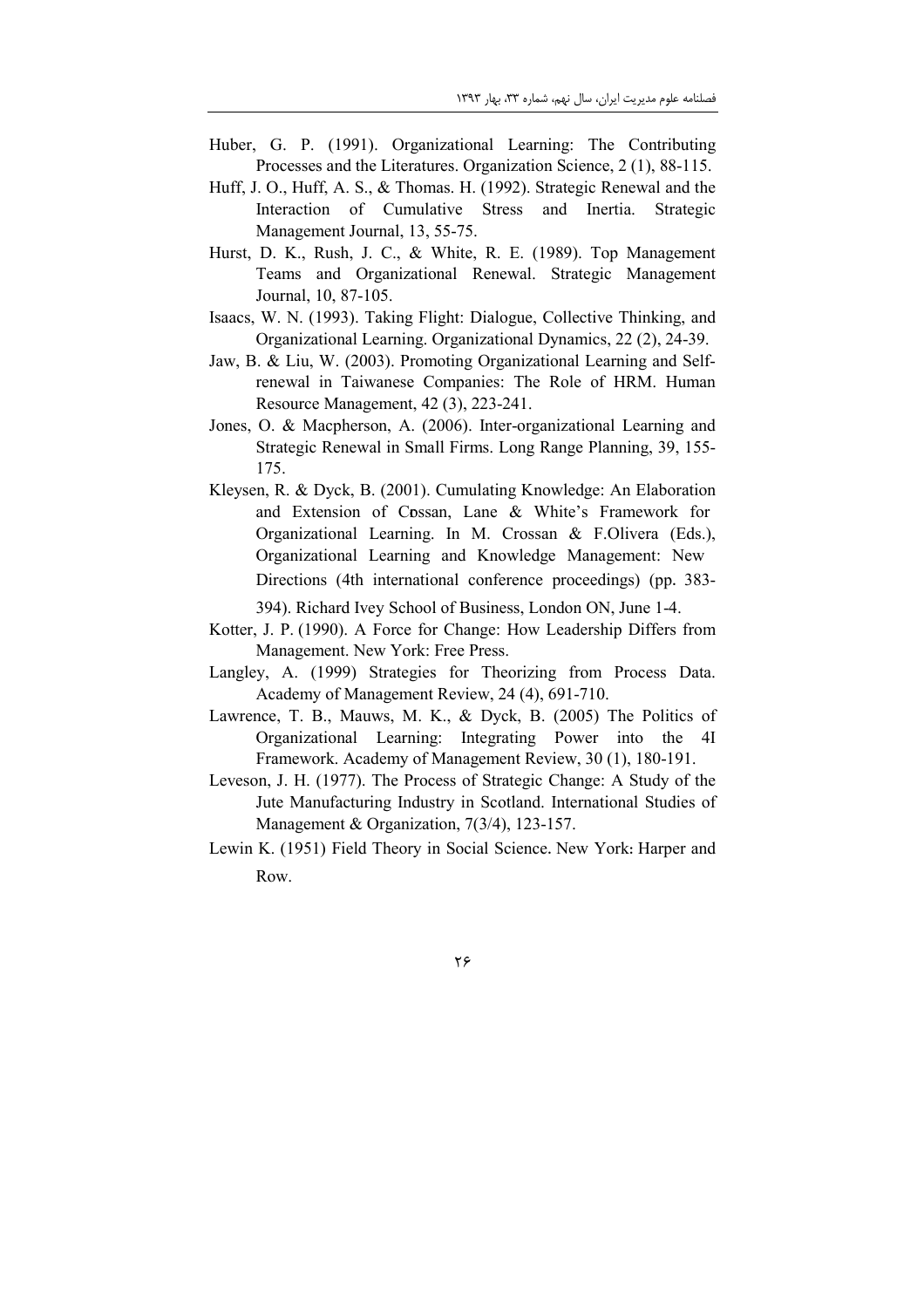- Lionzo A., & Rossignoli, F. (2013) Knowledge Integration in Family SMEs: An Extension of the 4I Model. Journal of Management  $\&$ Governance, 17 (3), 583-608.
- Mahnke, V. & Aadne, J. H. (1997). Speed and Potential Breakdown in the Process of Strategic Renewal. Working Paper. Department of Industrial Economics and Strategy, Copenhagen Business School.
- Maijanen-Kyläheiko, P. (2012) Internal Cognitive Drivers and Barriers of the Strategic Renewal: The Case of the Finnish Broadcasting Company. Working Paper. School of Business, Lappeenranta University of Technology.
- March, J. G. (1991). Exploration and Exploitation in Organizational Learning. Organization Science, 2(1), 71-87.
- Newman, M. & Zhao, Y. (2008). The Process of Enterprise Resource Planning Implementation and Business Process Re-engineering: Tales from Two Chinese Small and Medium-sized Enterprises. Information Systems Journal, 18, 405-426.
- Nonaka, I. (1988/1). Self-renewal of the Japanese Firm and the Human Resource Strategy. Human Resource Management, 27 (1), 45-62.
- Nonaka, I. (1988/2). Creating Organizational Order Out of Chaos: Self-Renewal in Japanese Firms. California Management Review, 30  $(2)$ , 57-73.
- Palmer, I., Dunford, R., & Akin, G. (2009). Managing Organizational Change: A Multiple Perspectives Approach. 2nd ed. New York: McGraw Hill.
- Robertson, P. J., Roberts, D. R., & Porras, J. I. (1993). Dynamics of Planned Organizational Change: Assessing Empirical Support for a Theoretical Model. Academy of Management Journal, 36 (3), 619-634.
- Simons, R. (1994). How New Top Managers Use Control Systems as Levers of Strategic Renewal. Strategic Management Journal, 15  $(3)$ , 169-189.
- Smits, H. N. J. & Groeneveld, J. M. (2001) Reflections on Strategic Renewal at Rabobank: A CEO perspective. Long Range Planning, 34, 249-258.
- Verbeke, A., Chrisman, J., & Yuan, W. (2007). A Note on Strategic Renewal and Corporate Venturing in Multinational Enterprise Subsidiaries. Entrepreneurship Theory & Practice, 31 (4), 585-600.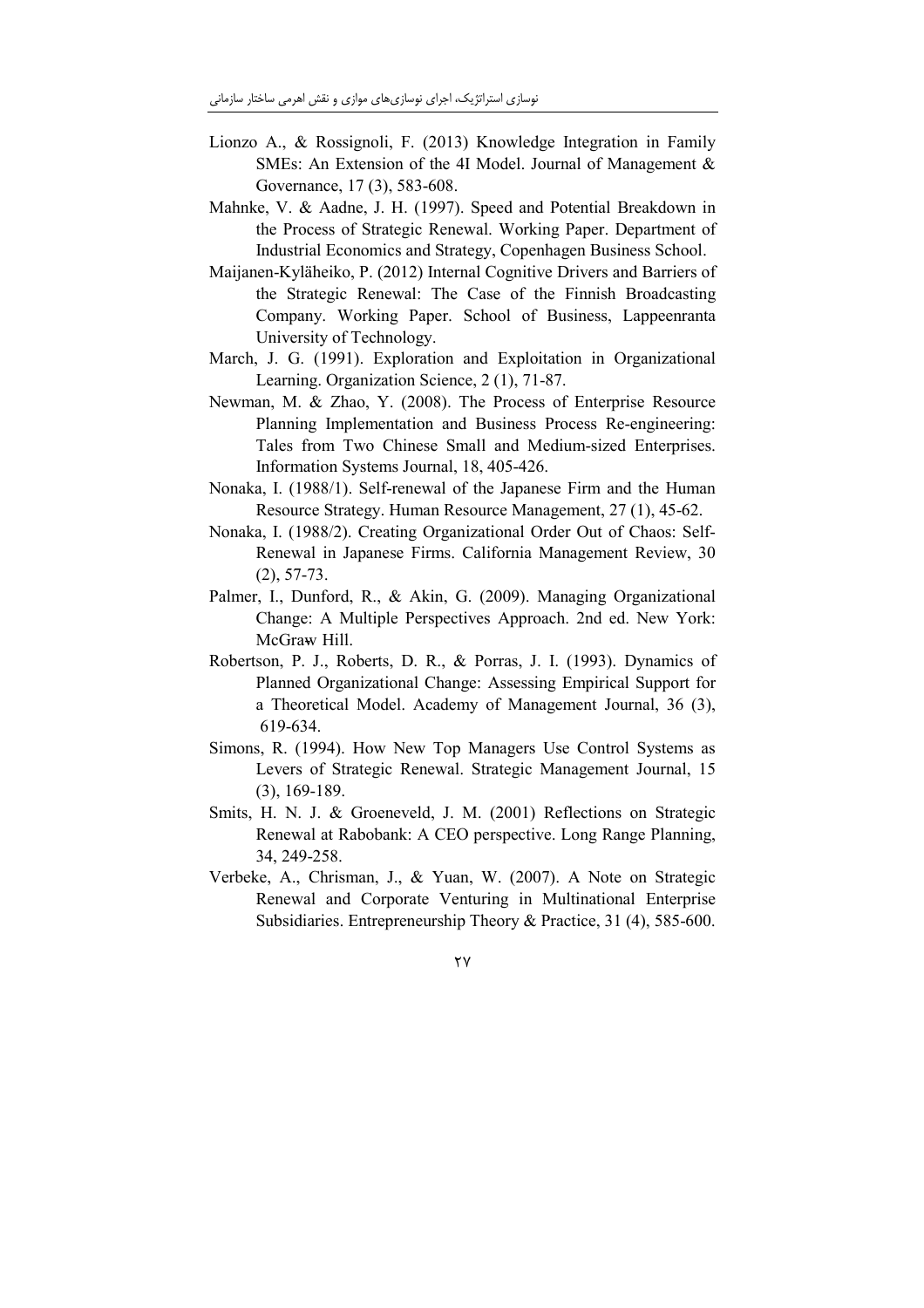- Volberda, H. W., Baden-Fuller, C., & Van den Bosch, F. A. J. (2001). Mastering Strategic Renewal: Mobilising Renewal Journeys in Multi-unit Firms. Longe Range Planning, 34, 159-178.
- Yin, R. K. (2003) Case Study Research: Design and Methods. 3rd Edition, Thousand Oaks: Sage Publications...
- Zietsma, C., Winn, M., Branzei, O. & Vertinsky, I. (2002). The War of the Woods: Facilitators and Impediments of Organizational Learning Processes. British Journal of Management, 13 (S2), S61-S74.
- Zook, C, & Allen, J. (2003). Growth outside the Core. Harvard Business Review, 81 (12), 66-73.

٢٨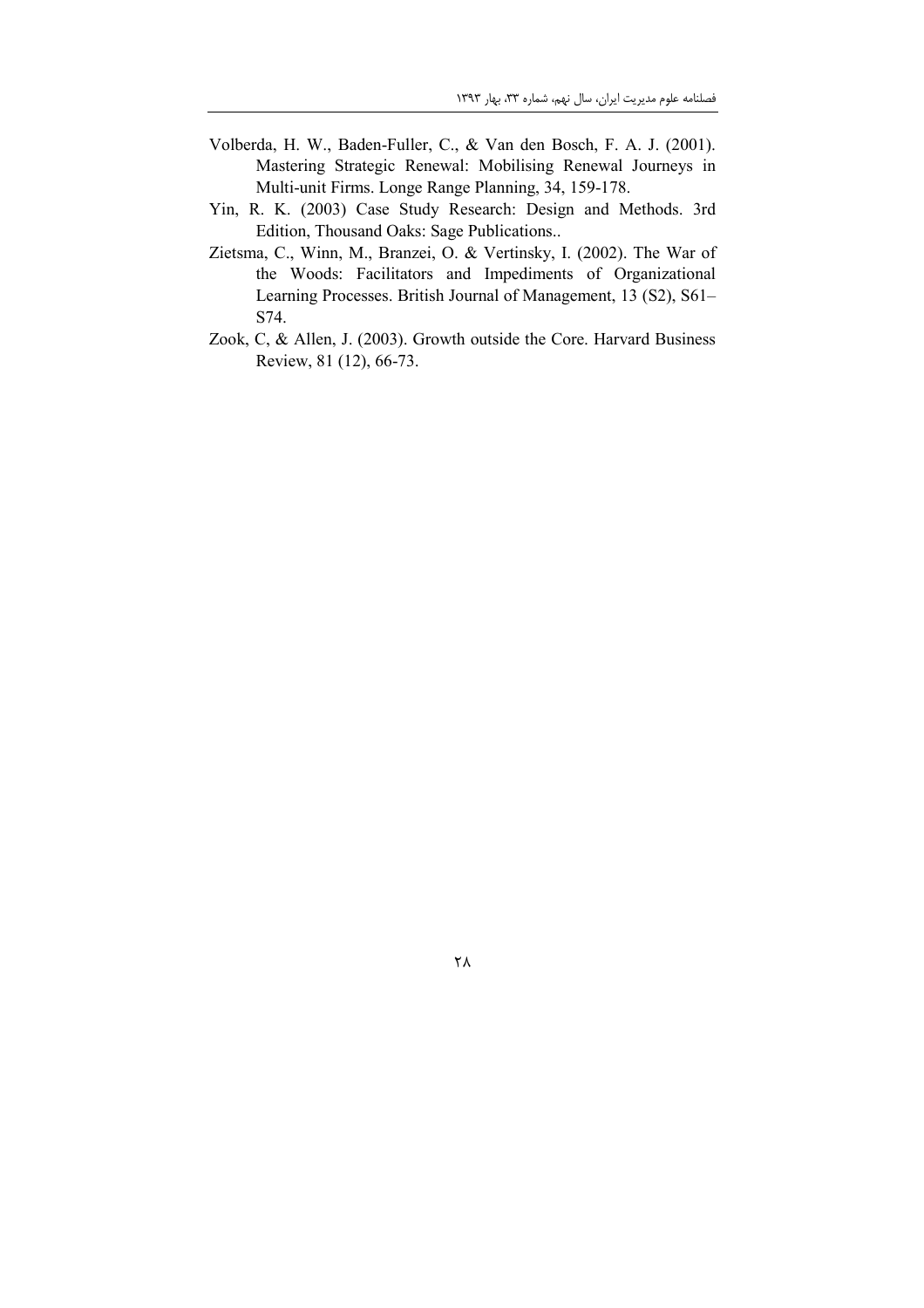نوسازی استراتژیک، اجرای نوسازیهای موازی و نقش اهرمی ساختار سازمانی

 $\mathbf{y}$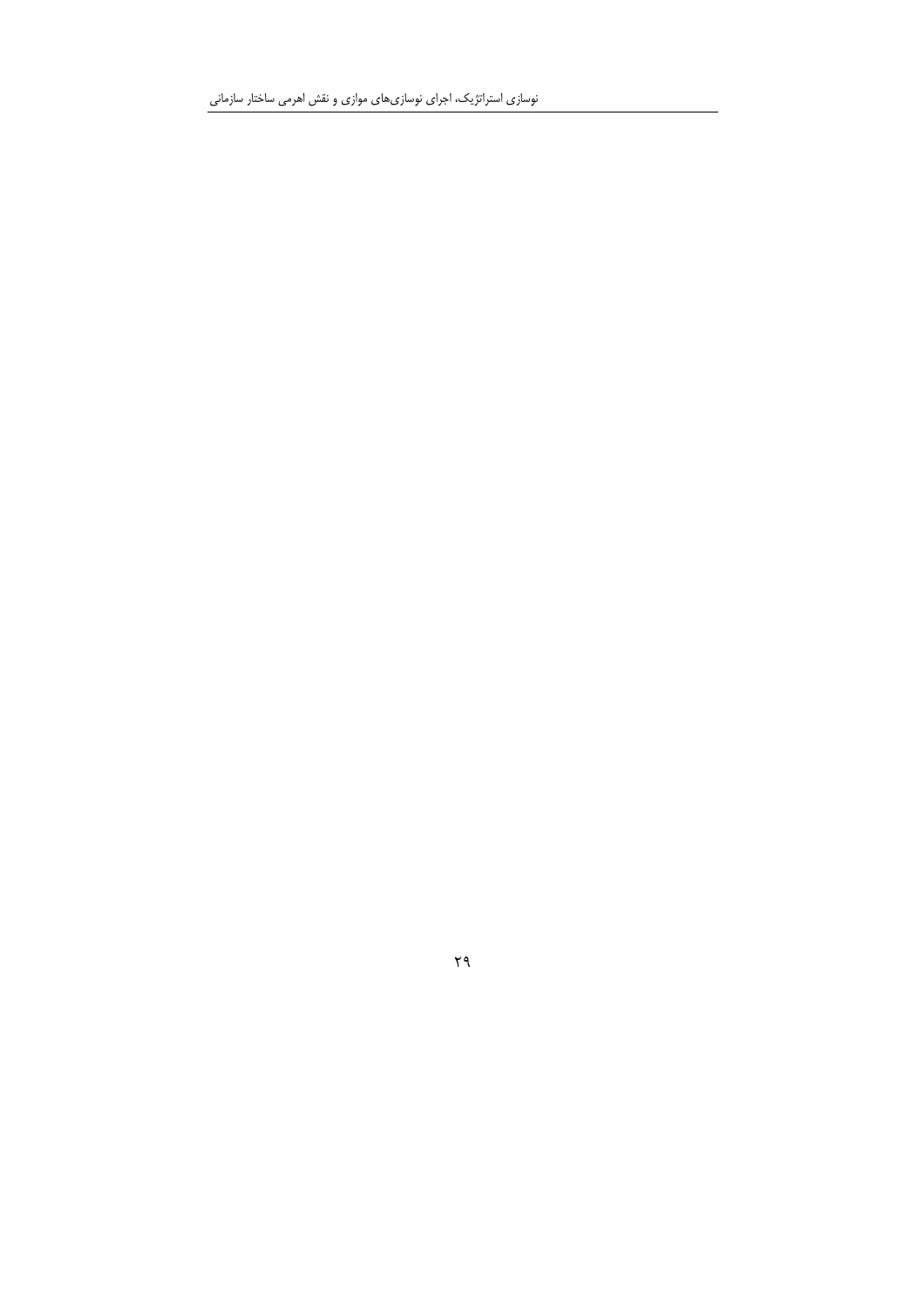فصلنامه علوم مدیریت ایران، سال نهم، شماره ٣٣، بهار ١٣٩٣

 $\mathbf{r}$ .